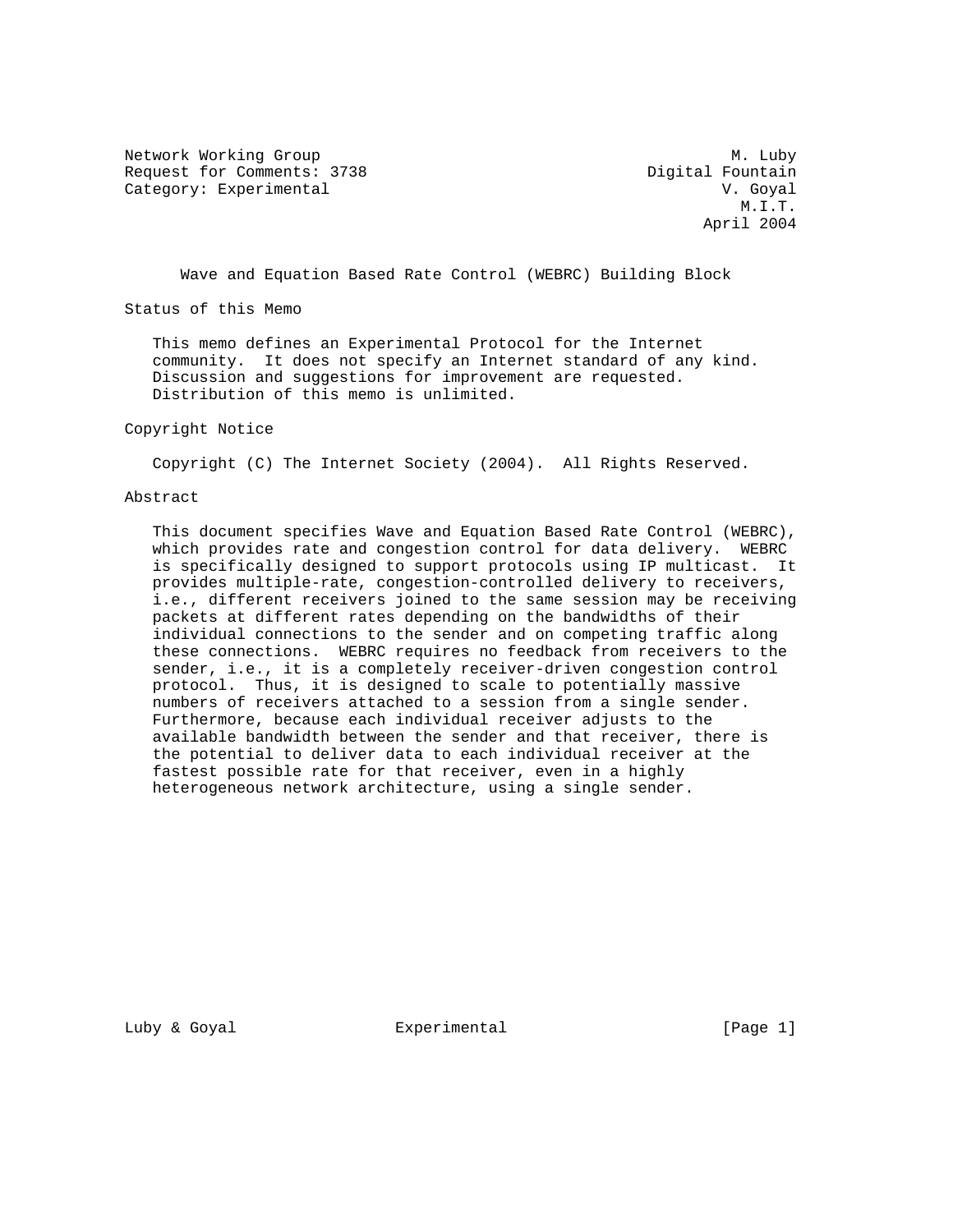Table of Contents

| 1.<br>2. |                                                     |  |
|----------|-----------------------------------------------------|--|
| 3.       |                                                     |  |
|          |                                                     |  |
|          | 3.1.1. Sender inputs and initialization.            |  |
|          | 3.1.2. Sending packets to the session.              |  |
|          |                                                     |  |
|          | 3.2.1. Receiver inputs and initialization.          |  |
|          | 3.2.2. Receiver measurements and calculations.      |  |
|          | 3.2.2.1. Average loss probability                   |  |
|          | $3.2.2.2$ . Average round-trip time.                |  |
|          | 3.2.2.3. Rate Equation.                             |  |
|          | 3.2.2.4. Epochs                                     |  |
|          | $3.2.2.5$ . Average reception rate                  |  |
|          | 3.2.2.6. Slow start                                 |  |
|          |                                                     |  |
|          | 3.2.2.7. Target rate.                               |  |
|          | 3.2.3. Receiver events                              |  |
|          | 3.2.3.1. Packet reception                           |  |
|          | 3.2.3.2. First packet after join.                   |  |
|          | 3.2.3.3. Time slot change                           |  |
|          | $3.2.3.4$ . Loss event                              |  |
|          | 3.2.3.5. Epoch change                               |  |
|          | $3.2.3.6.$ Join the next higher layer               |  |
|          | 3.2.3.7. Join timeout                               |  |
|          | 3.2.3.8. Exceptional timeouts                       |  |
| 4.       |                                                     |  |
|          | 4.1. Environmental Requirements and Considerations. |  |
| 5.       |                                                     |  |
|          | 5.1. Short Format Congestion Control Information.   |  |
|          | 5.2. Long Format Congestion Control Information     |  |
| б.       | Requirements From Other Building Blocks             |  |
| 7.       |                                                     |  |
| 8.       |                                                     |  |
|          |                                                     |  |
|          | 8.2. Informative References                         |  |
|          |                                                     |  |

Luby & Goyal **Experimental** Experimental [Page 2]

10. Full Copyright Statement. . . . . . . . . . . . . . . . . . . 32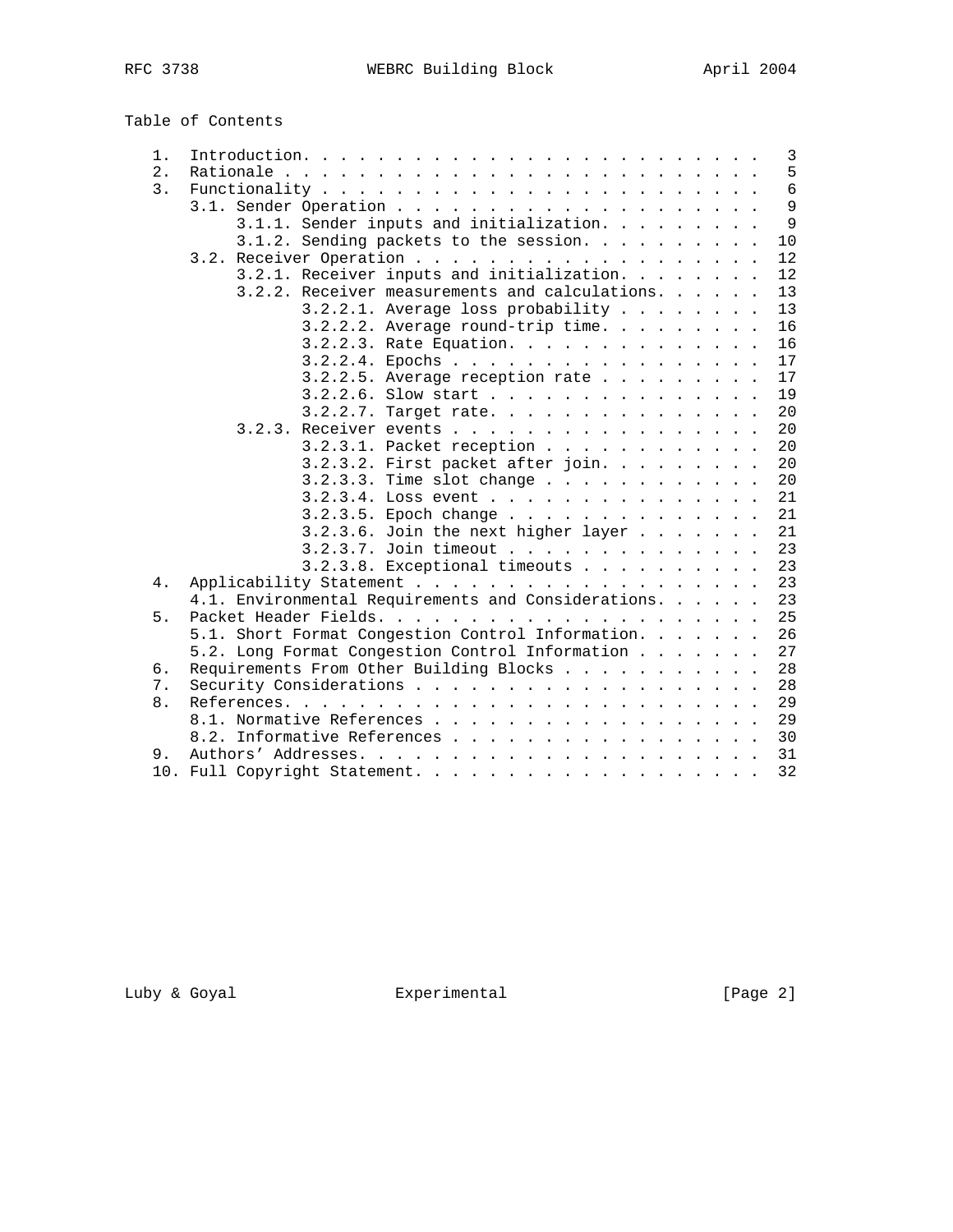## 1. Introduction

 This document specifies Wave and Equation Based Rate Control (WEBRC). WEBRC is a congestion control building block that is designed to be massively scalable when used with the IP multicast network service. WEBRC is also suitable as the basis for unicast congestion control, but this is outside the scope of this document. WEBRC is designed to compete fairly with TCP and similar congestion-controlled sessions. WEBRC can be used as a congestion control protocol for any type of data delivery, including reliable content delivery and streaming delivery.

 WEBRC is a receiver-driven congestion control protocol in the spirit of [5] and [18]. This means that all measurements and decisions to raise or lower the reception rate are made by each individual receiver, and these decisions are acted upon by sending join and leave messages for channels to the network. A receiver using WEBRC adjusts its reception rate without regard for other concerns such as reliability. This is different from TCP, where the congestion control protocol and the reliability protocol are intricately interwoven.

 WEBRC takes the same basic equation-based approach as TFRC [9]. In particular, each WEBRC receiver measures parameters that are plugged into a TCP-like equation to compute the receiver target reception rate and adjusts its reception rate up and down to closely approximate the target reception rate. The sender sends packets to multiple channels; one channel is called the base channel and the remaining channels are called wave channels. Each wave channel follows the same pattern of packet rate transmission spread out over equally-spaced intervals of time. The pattern of each wave is that it starts at a high rate and the rate decreases gradually and continually over a long period of time. (Picture an infinite sequence of waves.) The receiver increases its reception rate by joining the next wave channel earlier in the descent of the wave than it joined the previous wave channel, and the receiver decreases its reception rate by joining the next wave channel later in the descent of the wave than it joined the previous wave channel.

 The wave channels are ordered at each point in time from a lowest layer to a highest layer. At each point in time, the lowest layer is the wave channel that among all active wave channels is nearest to the end of its active period; the highest layer is the wave channel that is furthest from the end of its active period. Because waves are dynamically becoming active and quiescent over time, the designation of which wave channel is at which layer changes dynamically over time. In addition to being joined to the base channel, at each point in time a receiver is joined to a consecutive

Luby & Goyal **Experimental** Experimental [Page 3]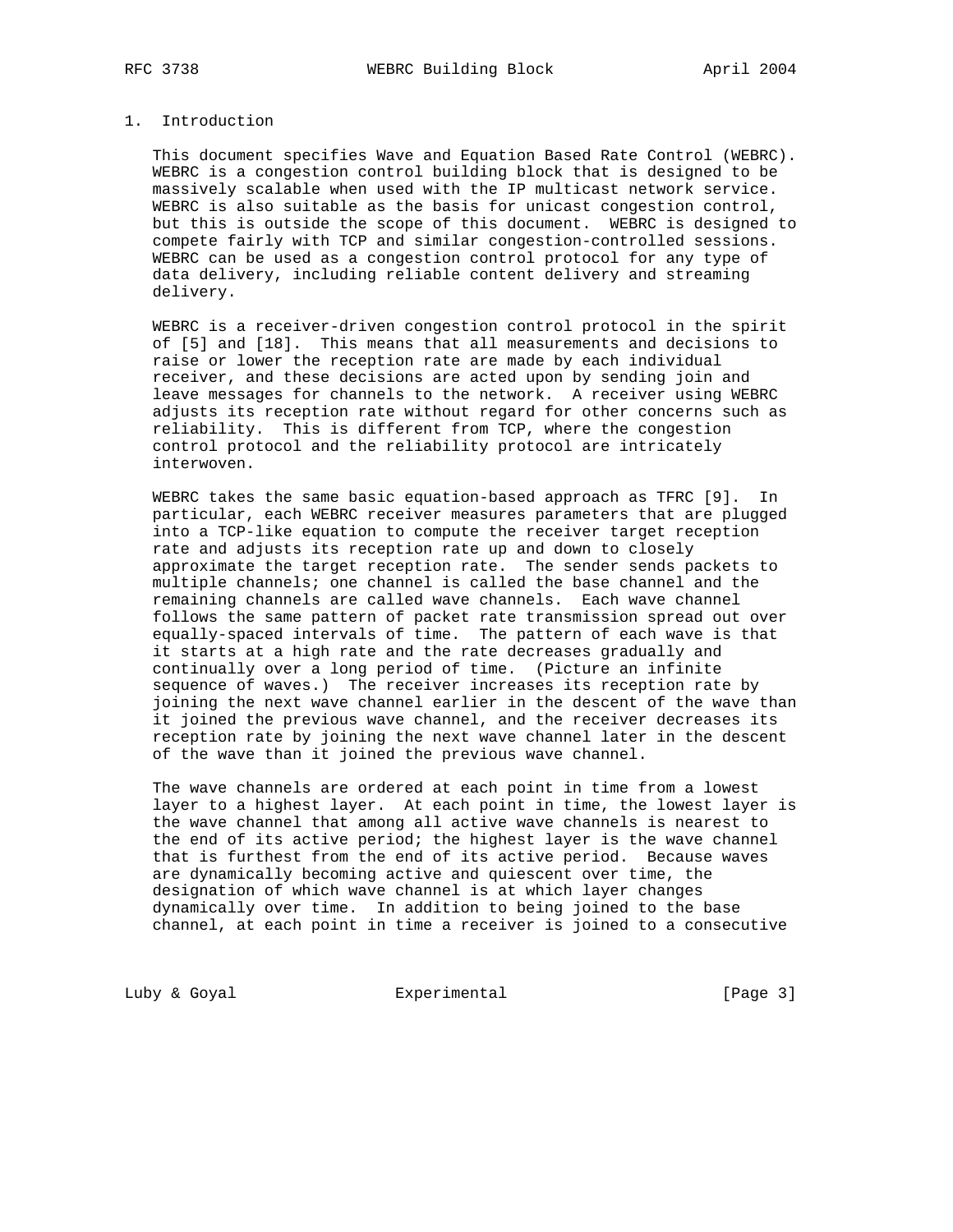set of layers starting at the lowest layer and proceeding towards the highest.

 WEBRC introduces a natural notion of a multicast round-trip time (MRTT). An MRTT is measured individually by each receiver and averaged as a substitute for conventional unicast round-trip time (RTT). Because the throughput of a TCP session depends strongly on RTT, having some measure of RTT is essential in making the WEBRC equation-based rate control protocol "TCP-friendly". The use of the MRTT also helps to coordinate and equalize the reception rates of proximate receivers joined to a session behind a bottleneck link. This implies that packets for the session that flow through the bottleneck link are on average sent to almost all downstream receivers, and thus the efficiencies of multicast are realized. Furthermore, WEBRC is designed to be massively scalable in the sense that the sender is insensitive to the number of receivers joined to a multicast session.

 WEBRC is designed for applications that use a fixed packet size and vary their packet reception rates in response to congestion. WEBRC is designed to be reasonably fair when competing for bandwidth with TCP flows, where a flow is "reasonably fair" if its reception rate is generally within a factor of two of the reception rate of a TCP flow under the same conditions. However WEBRC has a much lower variation of throughput over time compared to TCP, which makes it more suitable for applications such as telephony or streaming media where a relatively smooth rate is of importance. The penalty of having smoother throughput than TCP while competing fairly for bandwidth is that WEBRC responds more slowly than TCP to changes in available bandwidth.

 The receiver measures and performs the calculation of congestion control parameters (e.g., the average loss probability, the average MRTT) and makes decisions on how to increase or decrease its rate based on these parameters. The receiver-based approach is well suited to an application where the sender is handling many concurrent connections and therefore WEBRC is suitable as a building block for multicast congestion control.

 The paper [16] and technical report [15] provide much of the rationale and intuition for the WEBRC design and describe some preliminary simulations.

 This document describes a building block as defined in RFC 3048 [4]. This document describes a congestion control building block that conforms to RFC 2357 [3]. This document is a product of the IETF RMT WG and follows the general guidelines provided in RFC 3269 [2]. The key words "MUST", "MUST NOT", "REQUIRED", "SHALL", "SHALL NOT",

Luby & Goyal **Experimental** Experimental [Page 4]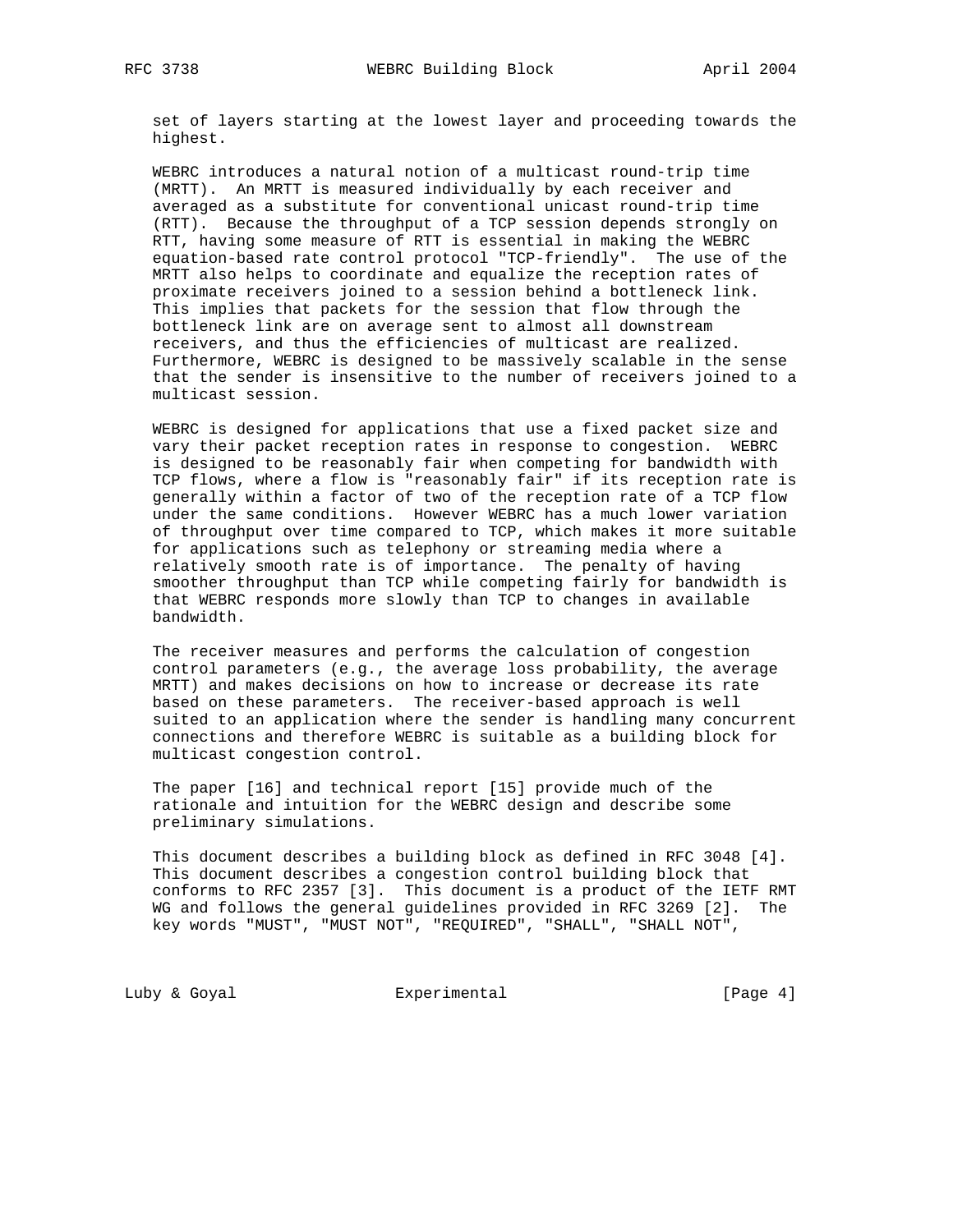"SHOULD", "SHOULD NOT", "RECOMMENDED", "MAY", and "OPTIONAL" in this document are to be interpreted as described in BCP 14, RFC 2119 [1].

## Statement of Intent

 This memo contains part of the definitions necessary to fully specify a Reliable Multicast Transport protocol in accordance with RFC 2357. As per RFC 2357, the use of any reliable multicast protocol in the Internet requires an adequate congestion control scheme. This document specifies an experimental congestion control scheme. While waiting for initial deployment and experience to show this scheme to be effective and scalable, the IETF publishes this scheme in the "Experimental" category.

 It is the intent of the Reliable Multicast Transport (RMT) Working Group to re-submit the specification as an IETF Proposed Standard as soon as the scheme is deemed adequate.

## 2. Rationale

 WEBRC provides congestion control for massively scalable protocols using the IP multicast network service. The congestion control that WEBRC provides is common to a variety of applications, including reliable content delivery and streaming applications.

 WEBRC is designed to provide congestion control for all packets that are sent to a session. A session comprises multiple channels originating at a single sender that are used for some period of time to carry packets pertaining to the transmission of one or more objects that can be of interest to receivers. The logic behind defining a session as originating from a single sender is that this is the right granularity to regulate packet traffic via congestion control. The rationale for providing congestion control that uses multiple channels within the same session is that this allows the data on the channels to be layered, which in turn allows each receiver to control its reception rate by joining and leaving channels during its participation in the session. There are advantages to layered data for streaming, where the most important data can be sent to the lower layers and incrementally valuable data to the higher layers. For reliable content delivery, as described in [13], an application can send in packets encoded data generated from an object in such a way that the arrival of enough packets by a receiver is sufficient to reliably reconstruct the original object. A primary advantage of WEBRC is that each receiver controls it reception rate independent of other receivers. Thus, for example, a receiver with a slow connection to the sender does not slow down the receivers with faster connections.

Luby & Goyal **Experimental** Experimental [Page 5]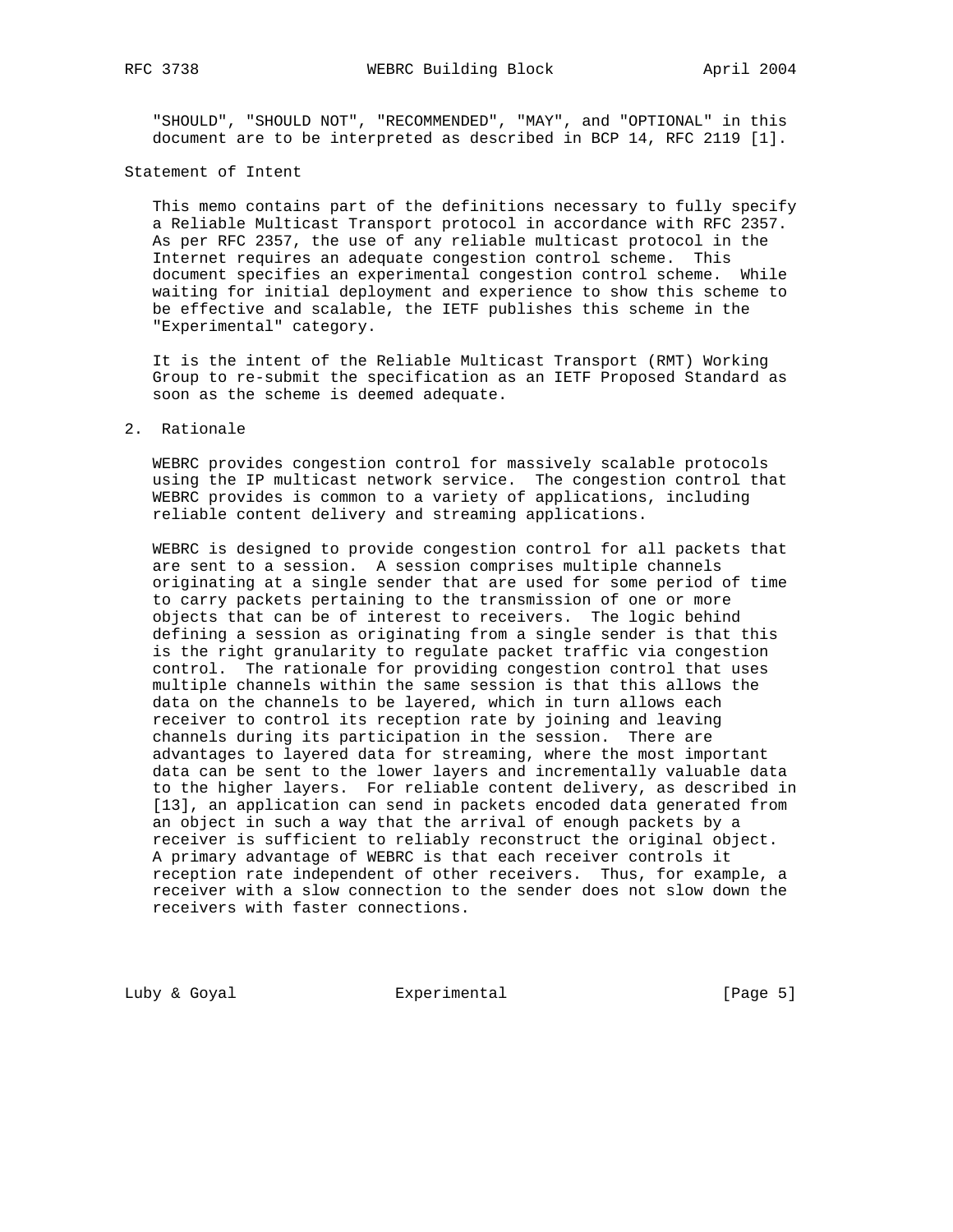There are coding techniques that provide massively scalable reliability and asynchronous delivery which are compatible with WEBRC, e.g., as described in [11]. When combined the result is a massively scalable, reliable, asynchronous content delivery protocol that is network friendly. WEBRC also provides congestion control that is suitable for streaming applications.

 WEBRC avoids using techniques that are not massively scalable. For example, WEBRC does not provide any mechanisms for sending information from receivers to senders, although this does not rule out protocols that both use WEBRC and that send information from receivers to senders.

 WEBRC provides congestion control that can be tuned for different applications that may have differing application requirements. For example, a content delivery protocol may aggressively strive to use all available bandwidth between receivers and the sender, and thus to maintain fairness it must drastically reduce its rate when there is competing traffic. On the other hand, a streaming delivery protocol may strive to maintain a constant rate instead of trying to use all available bandwidth, and thus it may not reduce its rate as fast when there is competing traffic.

 WEBRC does not provide any support beyond congestion control, and thus WEBRC is to be combined with other building blocks to provide a complete protocol instantiation. For example, WEBRC does not provide any means that can be used to identify which session each received packet belongs to. As another example, WEBRC does not provide support for identifying which object each packet is carrying information about.

## 3. Functionality

 A WEBRC session comprises a logically related set of channels originating from a single sender that are used for some period of time to carry data packets with a header carrying WEBRC Congestion Control Information. When packets are received, they are first checked to see that they belong to the appropriate session before WEBRC is applied. A session label defined by a protocol instantiation may be carried in each packet to identify to which session the packet belongs. For example, if LCT [12] is being used with the session, then the sender IP address together with the Transport Session Identifier supported by LCT would be used to determine which session a received packet belongs to. The particular details of how this filtering is performed is outside the scope of this document. In the remainder of this document, references to channels are always within the scope of a single session.

Luby & Goyal **Experimental** Experimental [Page 6]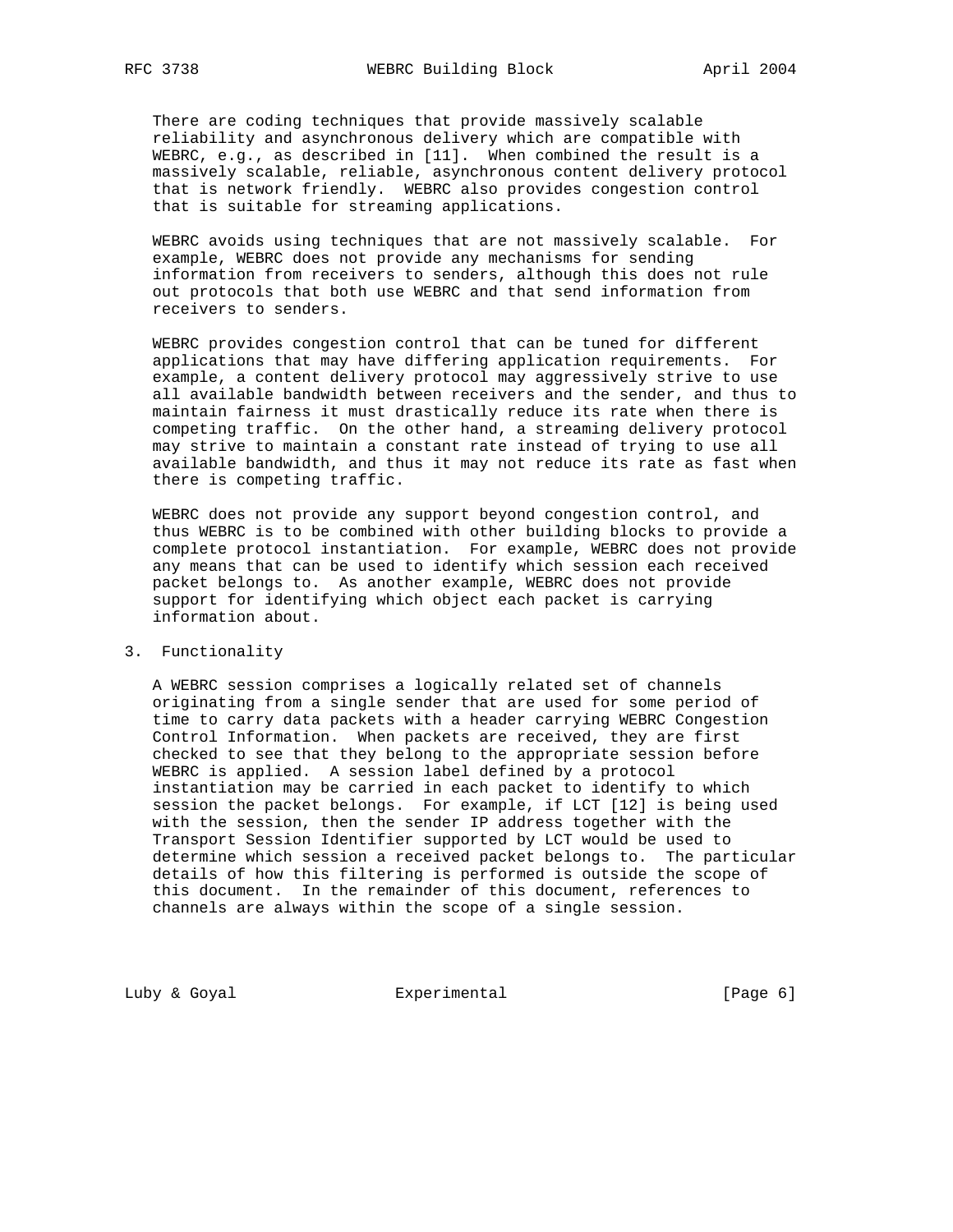A channel can be uniquely identified at the network layer by a (sender IP address, multicast group address) pair, and this is the address to which the receiver sends messages to join and leave the channel. The channels used by a WEBRC session are mapped uniquely to consecutive channel numbers. In each packet sent to a channel, the channel number that corresponds to the channel is carried in the WEBRC Congestion Control Information. A WEBRC receiver uses the channel number to determine which channel within a session a packet is received from.

 At the sender, time is partitioned into time slots, each of duration TSD seconds. There is a fixed number T of time slot indices associated with a session. As time progresses, the current time slot index increases by one modulo T each TSD seconds. The current time slot index CTSI is carried in the WEBRC Congestion Control Information. This allows receivers to perform very coarse-grained synchronization within a session.

 WEBRC congestion control is achieved by having the sender send packets associated with a given session to several different channels. Individual receivers dynamically join and leave these channels according to the network congestion they experience. These congestion control adjustments are performed at each receiver independently of all other receivers, without any impact on the sender. A packet sequence number is carried in the WEBRC Congestion Control Information. The packet sequence numbers are consecutively numbered per channel and are used by receivers to measure packet loss.

 The channels associated with a session consist of one base channel and T wave channels. The packet rate for each channel varies over time. For the base channel, packets are sent to the channel at a low rate BCR\_P at the beginning of a time slot and this rate gradually decreases to P\*BCR\_P at the end of the time slot, where P < 1 is a constant defined later. This pattern for the base channel repeats over each time slot. For each wave channel i, packets are sent to channel i at a rate that first increases very quickly to a high rate and then decreases over time by a fixed fraction P per time slot until a rate of BCR\_P is reached at the end of time slot i. Then, for a period of time called the quiescent period, no packets are sent to wave channel i, and thereafter the whole cycle repeats itself, where the duration of the cycle is T\*TSD seconds. Thus, the wave channels are going through the same cyclic pattern of packet rate transmission spaced out evenly by TSD seconds.

 Before joining a session, the receivers MUST obtain enough of the session description to start the session. This MUST include the relevant session parameters needed by a receiver to participate in

Luby & Goyal **Experimental** Experimental [Page 7]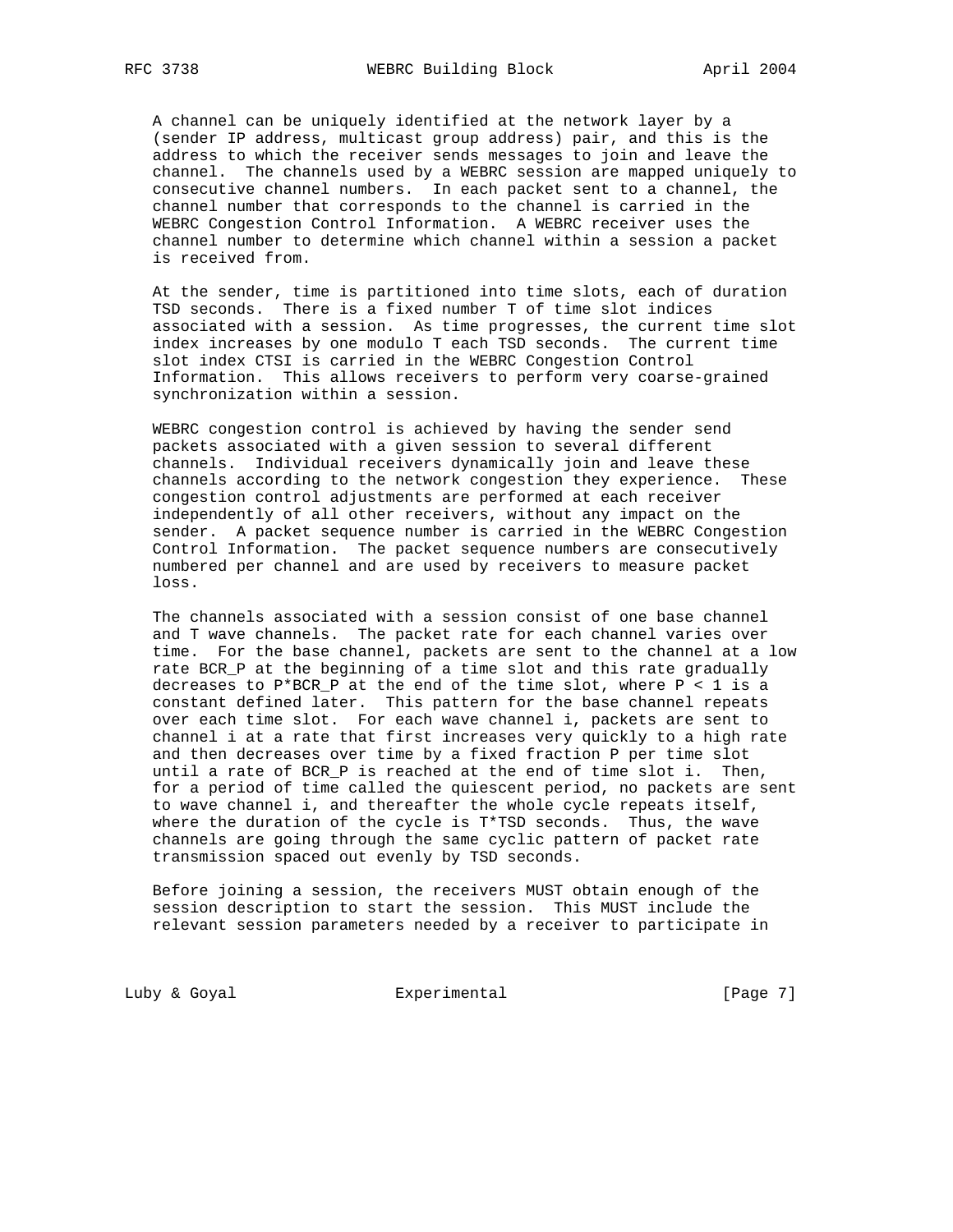the session and perform WEBRC congestion control. The session description is determined by the sender and is typically communicated to the receivers out of band. How receivers obtain the session description is outside the scope of this document.

 When a receiver initiates a session, it first joins the base channel. The packets in the base channel help the receiver orient itself in terms of what the current time slot index is, which in turn allows the receiver to know the relative rates on the wave channels. The receiver remains joined to the base channel for the duration of its participation in the session.

 At each point in time the active (non-quiescent) wave channels are ordered into layers, where the lowest layer is the active wave channel whose wave is nearest to completion and the highest layer is the active wave channel whose wave is furthest from completion. (This is almost the same as saying that the lowest layer has the lowest rate and the highest layer has the highest rate. The possible deviation from this is due to the optional non-exponential beginnings of the waves as described in [8].) Each time a wave channel becomes active, it is the highest layer. At the end of each time slot the lowest-layer wave channel becomes quiescent, and thus all active wave channels move down a layer at this point in time. At each point in time a receiver is joined to the base channel and a consecutive set of layers starting with the lowest. Each time a receiver joins a wave channel it joins the lowest layer not yet joined. A receiver always leaves the lowest layer when it becomes quiescent.

 After joining a session the receiver adjusts its rate upwards by joining wave channels in sequence, starting with the lowest layer and moving towards the highest. The rates on the active wave channels are decreasing with time, so the receiver adjusts its rate downwards simply by refraining from joining additional wave channels. Since the layer ordering among the channels changes dynamically over time depending on the current time slot index, it is important that the receiver continually monitor the current time slot index contained in received packets. The reception rate at the receiver is determined by how early each wave channel is joined by the receiver: the earlier the receiver joins a channel with respect to when its wave started, the higher the reception rate.

 Once the receiver is joined to a wave channel, the receiver remains joined to the wave channel until the channel goes quiescent, at which point the receiver MUST leave the channel.

 The way the receiver adjusts its reception rate is inspired by TFRC [9]. The receiver at all points in time maintains a target reception rate, and the receiver is allowed to join the next wave channel if

Luby & Goyal **Experimental** Experimental [Page 8]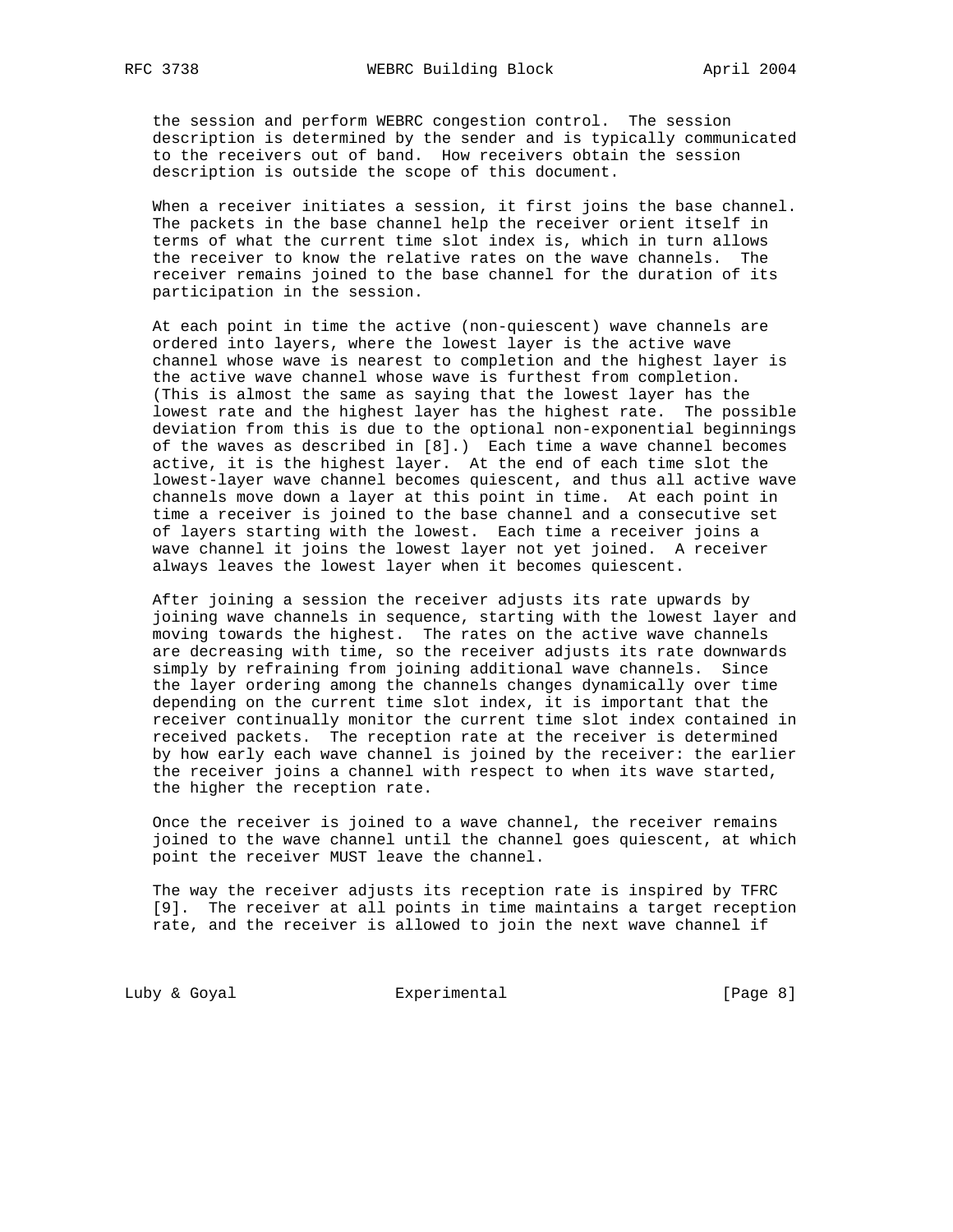after joining its anticipated reception rate from all the layers it is joined to would be at most its target reception rate. The target rate is continually updated based on a set of measured parameters. The primary parameters are an estimate LOSSP of the average loss probability and an estimate ARTT of the average multicast round-trip time.

In the remainder of this document,  $log(X)$  denotes the natural logarithm of X, i.e., the logarithm base 2.71828459... of X.

#### 3.1. Sender Operation

 The sender operation is by design much simpler than the receiver operation.

3.1.1. Sender inputs and initialization

The primary input to the sender for the session is SR\_b. SR\_b is an upper bound to the sender transmission rate in bits per second at any point in time (with some reasonable granularity) in aggregate to all channels. Naturally, this is then also the maximum rate in bits per second that any receiver could receive data from the session at any point in time. It is RECOMMENDED that the sender transmission rate in aggregate to all channels be made constant as described in [8]. It is also RECOMMENDED that the session description indicate whether the aggregate transmission rate is constant, unless there is no ambiguity.

 The secondary inputs to the sender are listed below. These inputs are secondary because their values will generally be fixed to default values that will not change, because they will be derived from SR\_b, or because they are chosen based on non-WEBRC considerations.

- o LENP\_B is the length of packets in bytes sent to the session. The value of LENP\_B depends on the complete protocol, but in general this SHOULD be set to as high a value as possible without exceeding the MTU size for the network that would cause fragmentation.
- o BCR\_P is the transmission rate on the base channel at the beginning of a time slot in packets per second. The default value for BCR\_P is 1.
- o TSD is the time slot duration measured in seconds. The RECOMMENDED value for TSD is 10.
- o QD is the minimum quiescent period duration measured in seconds. The RECOMMENDED value for QD is 300.

Luby & Goyal **Experimental** Experimental [Page 9]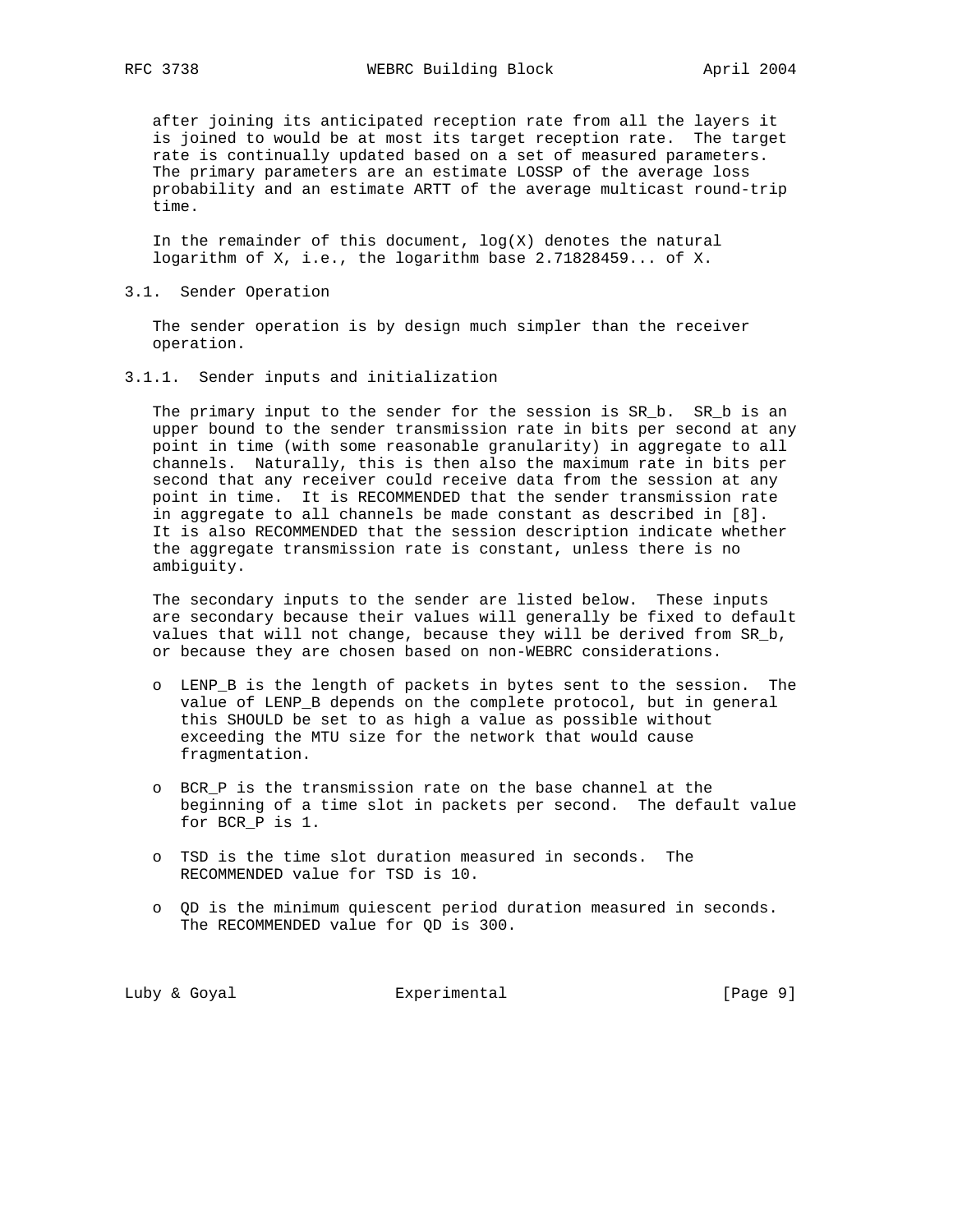- o P is the multiplicative drop in every channel rate over each time slot. The default value for P is 0.75.
- o N is the duration in time slots for each wave. N is also the number of wave channels active at any time. (A wave channel is called active when it is not quiescent.) A sender may choose any value that allows it to produce waves that substantially follow the required exponential shape described in Section 3.1.2. A RECOMMENDED mechanism for relating N to SR\_b, BCR\_P and P is described in [8].

 From these inputs the following fixed sender parameters can be derived as follows.

- o SR\_P = SR\_b/(8\*LENP\_B) is the sender transmission rate in packets per second.
- o BCR\_b = 8\*LENP\_B\*BCR\_P is the rate of the base channel at the beginning of a time slot in bits per second.
- $O$  L = ceil(BCR\_P\*TSD\*(P-1)/log(P)) is the number of base channel packets sent in each time slot.
- $Q = \text{ceil}(\text{QD/TSD})$  is the number of quiescent time slots per cycle for a wave channel.
- $\circ$  T = N + Q is the total number of time slots in a cycle. T is also the total number of wave channels.
- $\circ$  For the base channel CN = T and for the wave channels CN =  $0,1,\ldots,T-1$ . The sender has the description of the channels assigned to the session and the mapping between the channels and the CNs.
- o C = TSD\*T is the total duration of a cycle in seconds.
- 3.1.2. Sending packets to the session

 The sender keeps track of the current time slot index CTSI. The value of CTSI is incremented by 1 modulo T each TSD seconds. The value of CTSI is placed into each packet in the format described in Section 5. For each packet sent to the session, the sender also places the channel number CN of the channel into the packets in the format described in Section 5. Recall that CN = T for the base channel and  $CN = 0, 1, \ldots, T-1$  for the wave channels.

Luby & Goyal **Experimental** Experimental [Page 10]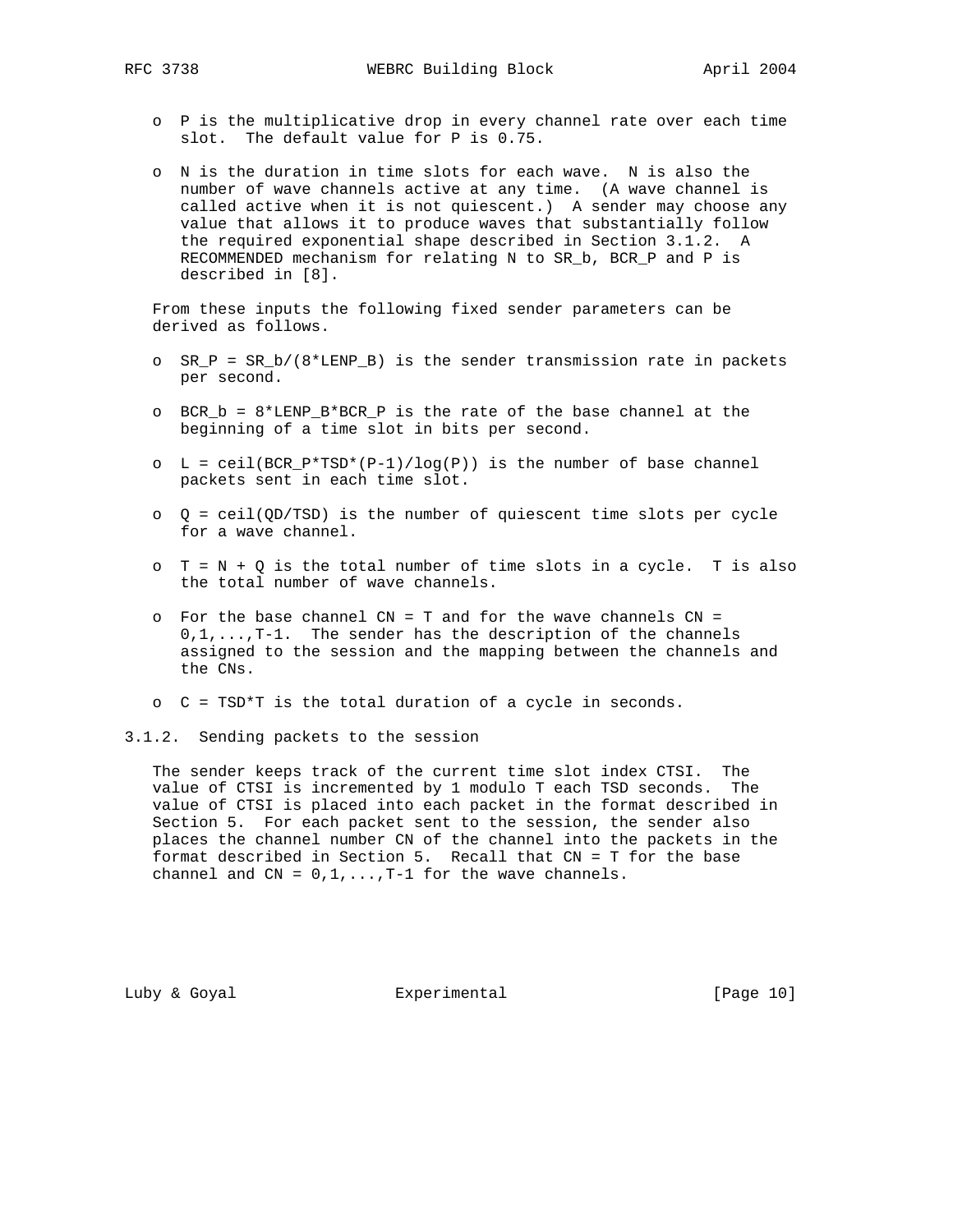For each packet sent to the session, the sender calculates a packet sequence number PSN and places it into the packet. The value of PSN is scoped by CN, and the value of PSN is consecutively increasing within each channel. Furthermore, for each wave channel, the last packet sent before the channel becomes quiescent must have the maximum possible PSN value. When the short format for Congestion Control Information is used (see Section 5.1), this implies that for any wave channel the last PSN value sent to the channel just before the channel becomes quiescent is  $2^16-1 = 65,535$ . Similarly, when the long format for Congestion Control Information is used (see Section 5.2), the PSN for the final packet of any wave is  $2^32-1 =$  4,294,967,295. The PSN of the initial packet of a wave thus depends on TSD, P, BCR\_P and SR\_P. For the base channel, the first packet of each time slot has a PSN congruent to zero modulo L. Hence, instead of  $2^16 - 1$  or  $2^132 - 1$  being the highest PSN used (depending on the choice of short format or long format Congestion Control Information), the highest PSN is one less than the largest multiple of L that does not exceed 2^16 (short format) or 2^32 (long format). The format for the PSN within packets is described in Section 5.

 The rate at which packets are sent to the base channel starts at BCR\_P packets per second at the beginning of each time slot and decreases exponentially to P\*BCR\_P at the end of that time slot.

 The packet rate for the wave channels is more complicated. Each wave channel carries a sequence of waves separated by quiescent periods. On each wave channel each wave is active during N time slots followed by a quiescent period of Q time slots. The waves on wave channel i end at the ends of time slots with CTSI i. Therefore wave channel i is active during time slots i-N+1 modulo T, i-N+2 modulo T, ..., i and is quiescent for time slots  $i+1$  modulo T,  $i+2$  modulo T, ...,  $i+Q$  modulo T. Wave channel i first becomes active within time slot i-N+1 modulo T at a point in time that may depend on the value of SR\_b.

 Except for at most the first two time slots after a wave becomes active, the packet rate of the wave MUST decrease exponentially by a factor of P per TSD seconds, down to a rate of BCR\_P at the end of the last active time slot. At the beginning of each wave, i.e., for at most the first two time slots when the wave becomes active, the rate MAY deviate from this exponential form so that the total sending rate in aggregate to all of the channels is constant. A RECOMMENDED design for the beginnings of waves to achieve this goal is described in [8].

Luby & Goyal **Experimental** Experimental [Page 11]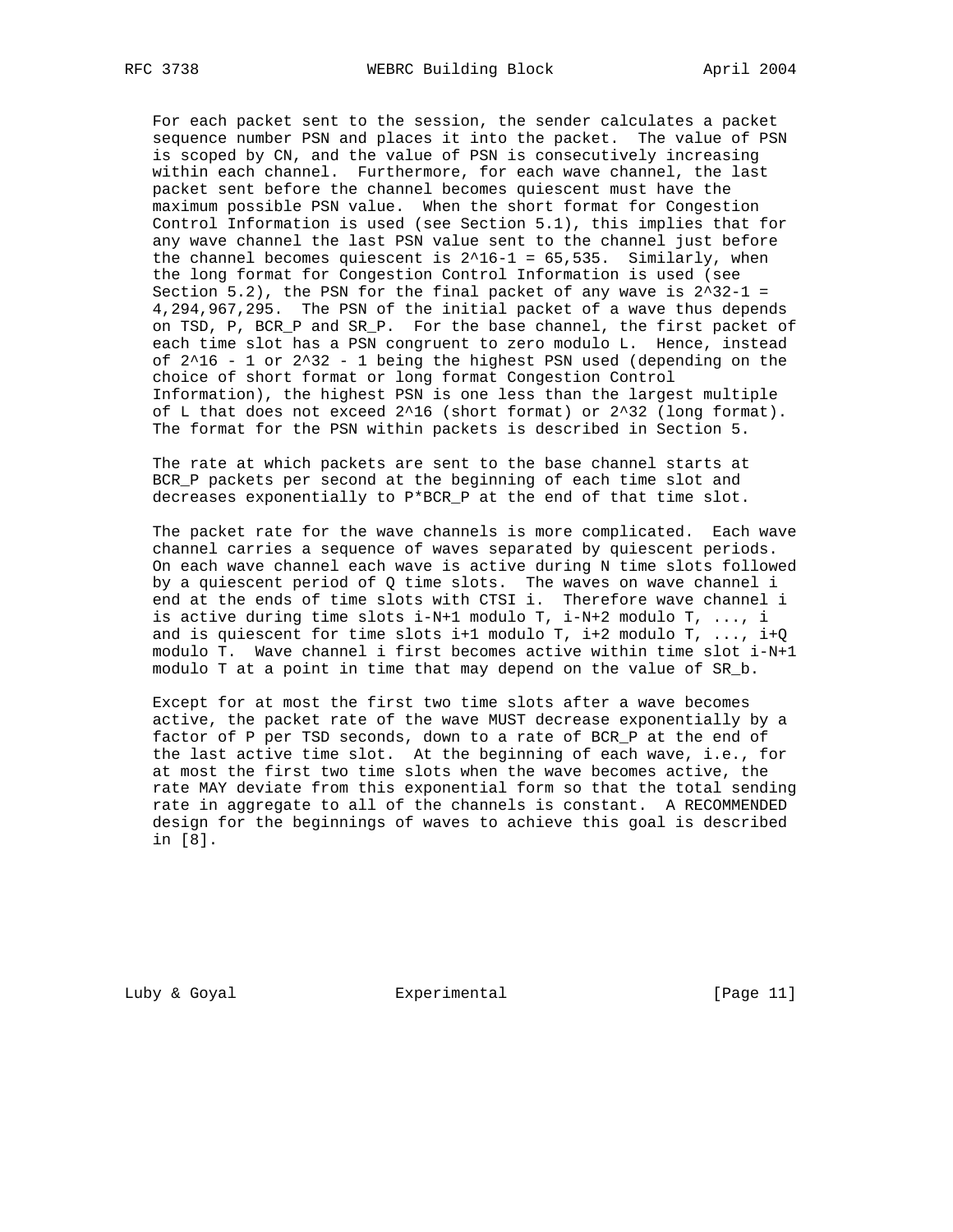#### 3.2. Receiver Operation

 The bulk of the complexity in WEBRC is in the receiver operation. For ease of explanation, suppose for the moment that during the reception there is no packet loss and packets are arriving at exactly the rate at which they were sent. The sender transmission rate to the channels is designed so that the receiver reception rate behaves as follows.

 Upon entering a session, the receiver immediately joins the base channel. When the receiver wants to increase its rate, it joins consecutive layers starting with the lowest and moving towards the highest. (Recall that the designations of lowest to highest change as waves become active and quiescent.) When the receiver wants to maintain its current reception rate and it is already joined to the lowest NWC layers, if the receiver joins channel i-1+NWC modulo T sometime during time slot i then the receiver joins channel i+NWC modulo T TSD seconds later in time slot i+1. When the lowest layer becomes quiescent the receiver leaves the channel.

 Suppose the receiver wants to decrease its rate till it is joined to just the base channel. Assume that a receiver is joined to the lowest NWC < N-2 layers at the beginning of time slot i, i.e., wave channels i, i+1 modulo  $T, \ldots$ , i+NWC-1 modulo T. Then, the aggregate packet reception rate of the receiver over the next NWC time slots will behave as follows if the receiver does not join any wave channels during this time. At the beginning of time slot i the receiver reception rate is BCR\_P\*(1 +  $(1/P)$  +  $(1/P)^{2}$  + ... +  $(1/P)^*NWC$ . Then the receiver reception rate decreases by a factor of P over the duration of each time slot, and at the end of each time slot the reception rate decreases by an additive amount of P\*BCR\_P. At the end of time slot i+NWC-1 mod T, the receiver reception rate is BCR $_P^*(1+P)$ , and at the beginning of time slot i+NWC mod T the receiver is joined only to the base channel and its reception rate is BCR\_P.

## 3.2.1. Receiver inputs and initialization

 Before joining a session the receiver MUST know the mapping between the CNs and the channels. Upon joining the session or shortly thereafter, it SHOULD have the values of LENP\_B, BCR\_P, TSD, P, N, L, Q and T. Some of these values may be computed or measured once the receiver has joined the session. For example, the receiver MAY obtain LENP\_B and T from the first packet received from the base channel, and the receiver MAY measure BCR\_P once it is joined to the base channel. The values of P, Q and TSD MAY be fixed to default values built into the receiver that do not change from session to session, and the value of N MAY be computed as T-Q. The receiver

Luby & Goyal **Experimental** Experimental [Page 12]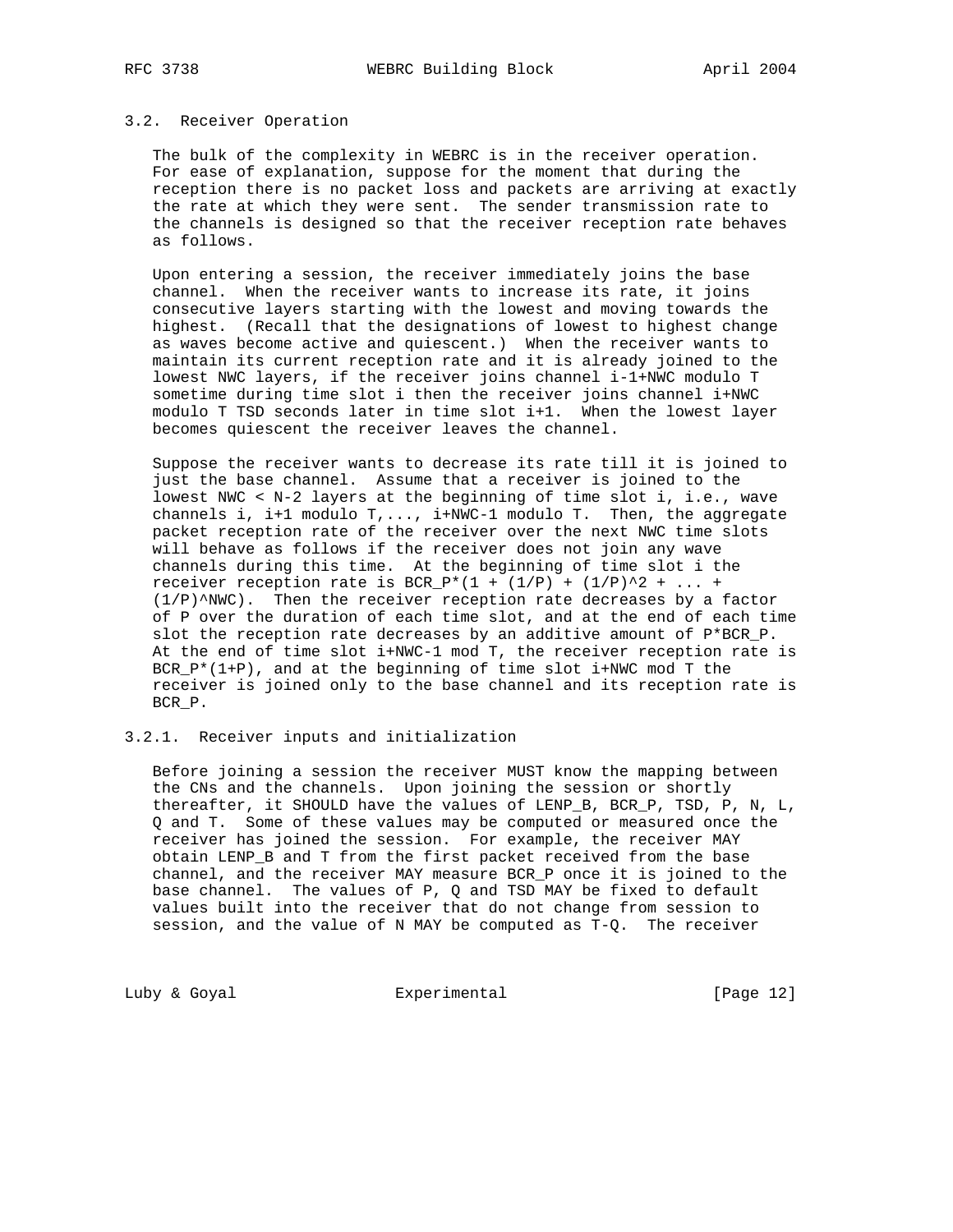SHOULD know whether the sender is employing a technique to produce constant aggregate rate as described in [8].

 When a receiver first joins a session, it MUST first join just the base channel and start receiving packets to determine the current time slot index. If during the course of the session the receiver continually loses a high fraction of the packets from the base channel even when the receiver is only joined to the base channel, the receiver SHOULD leave the session.

 The receiver MAY also have other individually set parameters that may be used to determine its behavior. One such parameter is MRR\_b:

- o MRR\_b is the maximum receiver reception rate in bits per second. This may be used to determine the maximum reception rate this receiver is willing to reach. Thus, the maximum reception rate that the receiver can possibly achieve in the session is the minimum of SR\_b and MRR\_b. A recommended value of MRR\_b for a receiver is the bandwidth capacity of the last link to the receiver. MRR\_P is the maximum receiver reception rate in packets per second, i.e., MRR\_P = MRR\_b/(8\*LENP\_B).
- 3.2.2. Receiver measurements and calculations

 As outlined in the introduction, the way a receiver adjusts its reception rate is inspired by TFRC [9]. The receiver at all points in time maintains a target reception rate, and the receiver is allowed to join the next wave channel if joining would increase its reception rate to at most its target reception rate. The target rate is continually updated based on a set of measured parameters.

 Two primary parameters are the estimate LOSSP of the average loss probability and the estimate ARTT of the average MRTT. Both LOSSP and ARTT are moving averages of measurements based on discrete events. For many of the other estimates calculated by WEBRC, using an exponentially weighted moving average (EWMA) with a fixed averaging fraction is sufficient. However, the calculations of LOSSP and ARTT require a more general and sophisticated filtering approach.

3.2.2.1. Average loss probability

 The design of TFRC [9] reflects that, because the average packet loss probability can vary by orders of magnitude, any estimate of the average loss probability based on either a fixed number of packets or on a fixed period of time with a fixed averaging fraction will be poor. In TFRC the average is estimated from the numbers of packets between beginnings of loss events, and the number of loss events used is fixed.

Luby & Goyal **Experimental** Experimental [Page 13]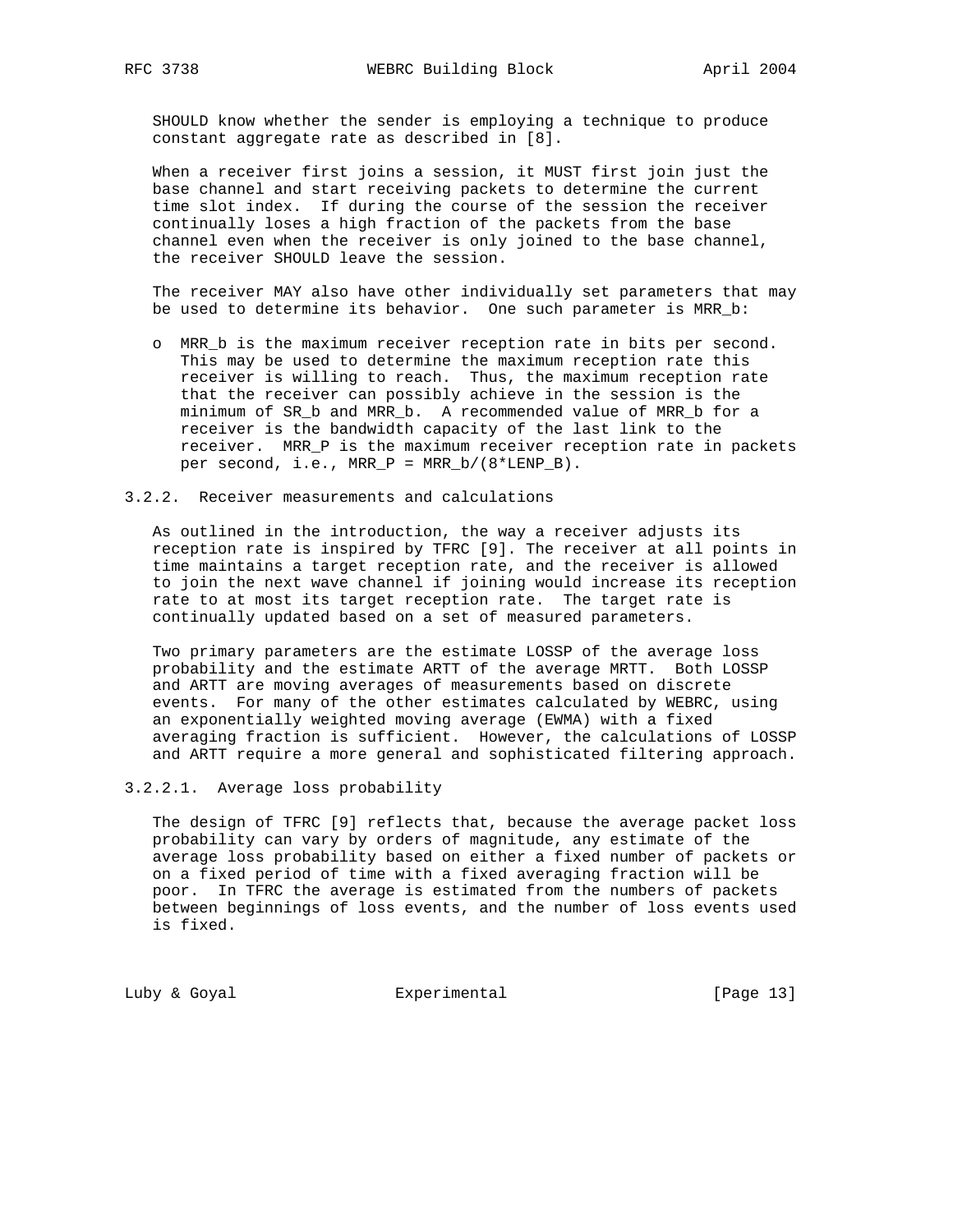The estimate LOSSP of the average loss probability of the receiver is maintained in a manner somewhat similar to that described in TFRC [9]. The WEBRC receiver estimates the inverse of the average loss probability by applying two EWMA filters to the packet reception measurements, a time-based filter with smoothing constant 0 < Nu < 1 and a loss-based filter with smoothing constant 0 < Delta < 1. The recommended values for the smoothing constants are Nu = 0.3 and Delta = 0.3. The reason for the time-based filter is that the loss events in WEBRC are bursty; they typically occur just after a new wave has been joined. To smooth out this burstiness, the time-based filter is applied to the packet reception measurements at the end of each epoch to smooth out the bursty loss events over a few time slot durations. Intuitively, the time-based filter averages packet reception events such that the events are smoothed out over an interval of time proportional to TSD/Nu seconds. The loss-based filter, similar to what is suggested in TFRC, is applied to the output of the time-based filter to produce the estimate of the inverse of the average loss probability. Intuitively, the loss-based filter averages loss events such that each loss event is averaged in with weight Delta.

 As described later, LOSSP is initialized at the end of slow start and occasionally reset due to other events. Let W and X be counts of packets, let Y be a count of loss events and let Z be the long-term estimate of the inverse of the average loss probability. Whenever the value of LOSSP is initialized or reset, the values of W, X, Y and Z are also initialized or reset.

 Recall that TSD is the duration of a time slot. The epoch length EL is the duration of time between decisions to adjust the reception rate. Generally EL is much smaller than TSD, and the RECOMMENDED values are EL = 0.5 seconds and TSD = 10 seconds.

Define  $G = Nu*EL/TSD$  as the amount of time-based smoothing to perform at the end of each epoch. The update rules for W, X, Y, Z, and LOSSP are the following:

 o At the end of each epoch, adjust X, Y and Z and compute LOSSP as follows:

 $Z = Z^*(1-\text{Delta})^*(G^*Y) + G^*X/(G^*Y+1)^*(1-(1-\text{Delta})^*(G^*Y+1))$  $X = X * (1 - G)$  $Y = Y^*(1 - G)$  $Z1 = Z*(1-Delta)^{2} + X/(Y+1)*(1-(1-Delta)^{(Y+1)})$  $Z2 = Z*(1-Delta)^*(Y+1) + (X+W+1)/(Y+2)*(1-(1-Delta)^*(Y+2))$ 

# Luby & Goyal **Experimental** Experimental [Page 14]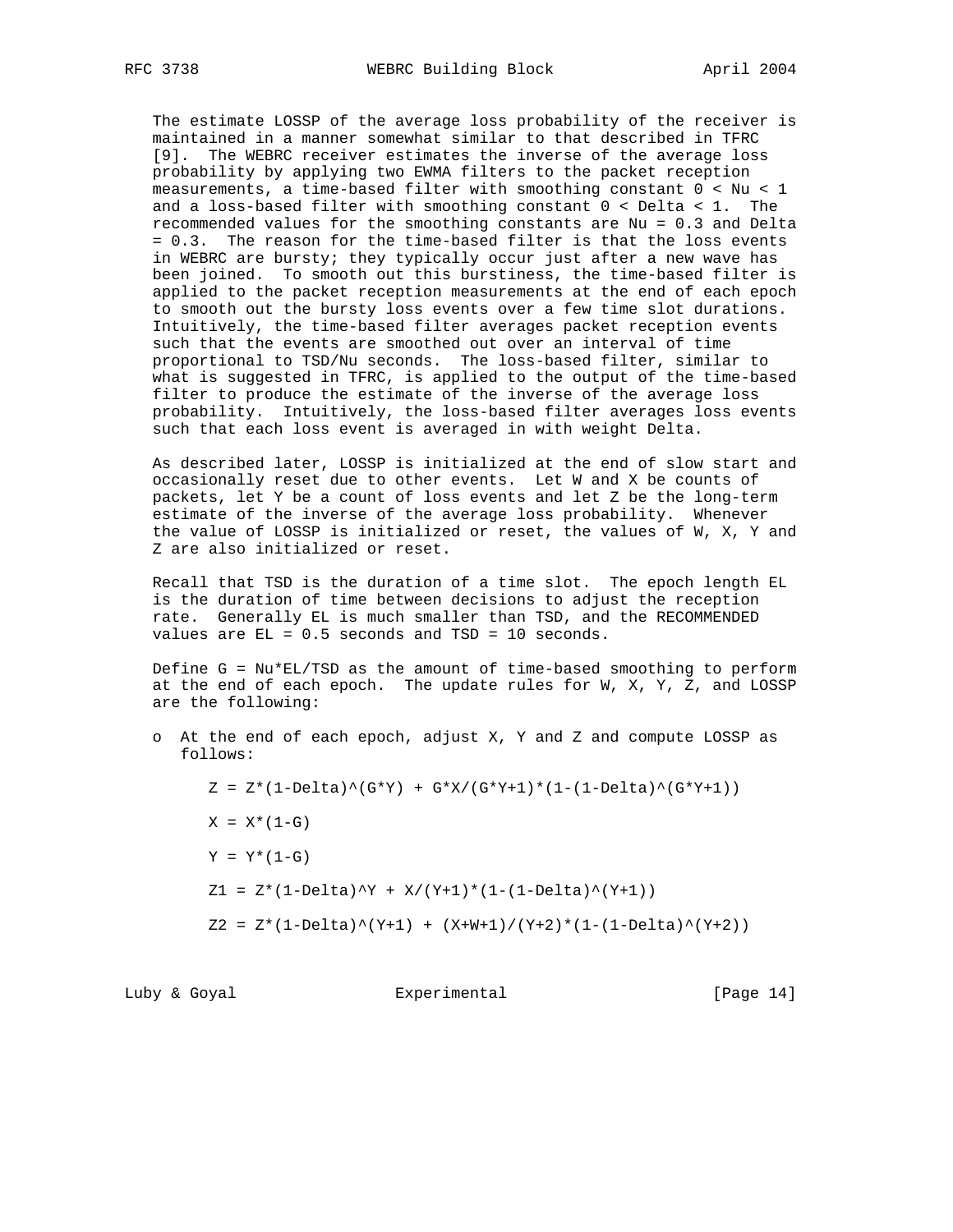$LOSSP = 1/max{Z1, Z2, 1}$ 

- o For each packet event (whether it is a received packet or a lost packet),  $W = W + 1$
- o At the beginning of each loss event, update W, X, and Y as follows:

 $X = X + W$  $W = 0$ 

 $Y = Y + 1$ 

 The intuition behind these update rules is the following. If just loss-filtering were used to update Z, then Z would be decreased by a multiplicative amount 1 - Delta for each loss event and Z would be increased by an additive amount Delta for each packet. To smooth out loss events over more than one time slot, these adjustments are filtered into Z over time, at the rate of a fraction G at the end of each epoch. Thus, the variables X and Y are counts of the portions of the packets and loss events, respectively, that have not yet been filtered into the long-term memory Z. W is the count of packets since the last loss event started. This explains why W is increased by one for each packet and Y is increased by one for each loss event. At the end of each epoch a fraction G of both X and Y are filtered into Z according to the loss-filter rule described above, and then the same fraction G is removed from both X and Y to account for the fact that this portion has been filtered into Z. The LOSSP calculation combines the short-term history (X,Y) with the long-term history Z and also allows the arrivals since the last loss W to have some influence. The value of Z2 is what Z1 would become were the next packet to be lost.

 To reset the loss calculation to a value LOSSP = a, the state variables are set as follows:

 $W = 0$  $X = 0$  $Y = 0$  $Z = 1/a$ 

Luby & Goyal **Experimental** Experimental [Page 15]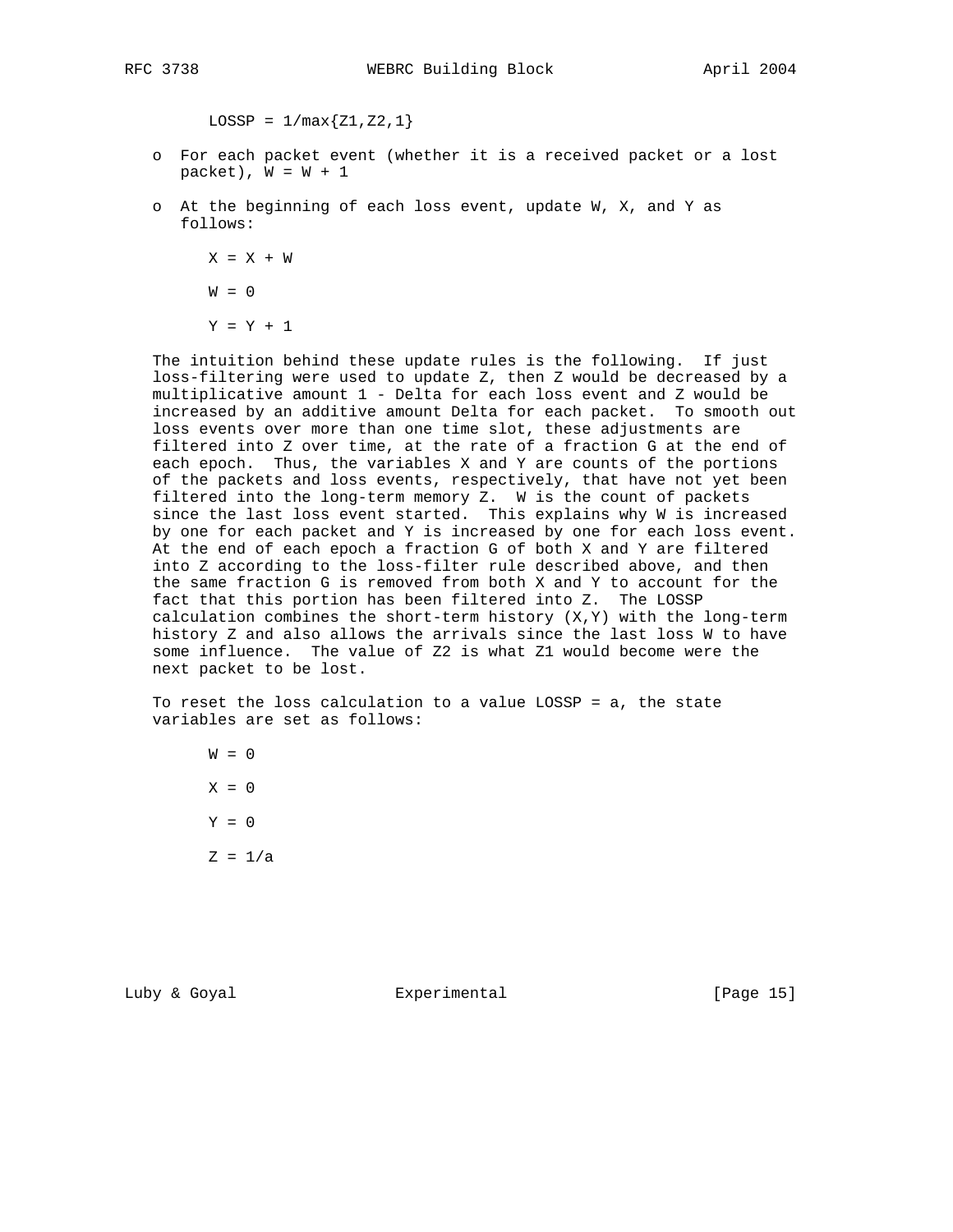# 3.2.2.2. Average round-trip time

 The receiver maintains an average round-trip time, ARTT, as a measurement-based filter of MRTT measurements using a smoothing constant 0 < Alpha < 1. The RECOMMENDED value for Alpha is 0.25.

 Each time the receiver joins a channel (either the base channel upon entering a session or wave channels continually), it makes a measurement of the multicast round-trip time MRTT as follows. Let V be an auxiliary variable that is used that keep track of the average of the square of the MRTT measurements. When the receiver sends the join for the channel it records the current time JoinTime and sets a Boolean variable JOINING to true. When the first packet is received from the channel the receiver records the current time FirstTime and resets the value of JOINING to false. If it is the base channel that has been joined, ARTT is set to FirstTime-JoinTime and V is set to ARTT\*ARTT. Otherwise, the value of MRTT is set to (FirstTime - JoinTime) -  $log(1/P)/2/(1-P)/BCR_P$  \* P^NWC. (Note that this value can be negative.) Then, ARTT is updated as follows. Let Omega = Alpha\*ARTT\*ARTT/V, and at the Kth MRTT measurement let Rho =  $Omega/(1-(1-Omega)^*(K+1))$ . (Note that as K grows Rho approaches Omega.) Then, V is updated to (1-Rho)\*V+Rho\*MRTT\*MRTT and ARTT is updated to max{P\*ARTT,(1-Rho)\*ARTT+Rho\*MRTT}.

 Usually ARTT is updated to the second term in the max, and in this case ARTT is the EWMA of the previous value of ARTT and the new MRTT, with a weighting on the new MRTT that as K grows is proportional to the square of the previous ARTT divided by the previous average V of the square of the MRTT. Thus, if there is not much variance in the previous MRTTs relative to the square of their average then the new MRTT will be filtered into ARTT with a high weight, whereas if there is a lot of variance in the previous MRTTs relative to the square of their average then the new MRTT will be filtered into ARTT with a low weight. The intuitive rationale for this is that in general the number of measurements needed to compute a meaningful average for a random variable is proportional to its variance divided by the square of its average; see, e.g., [6]. By making the weight factor depend on previous measurements in this way, the appropriate weight to use to average the new MRTT into the ARTT self-adjusts automatically to the variability in the measurements.

## 3.2.2.3. Rate Equation

 The receiver calculates the reception rate REQN based on the TCP equation as follows: REQN =  $1/(ARTT*sqrt{LoSSP})(0.816 +$ 7.35\*LOSSP\*(1+32\*LOSSP^2))). This equation comes from TFRC [9].

Luby & Goyal **Experimental** Experimental [Page 16]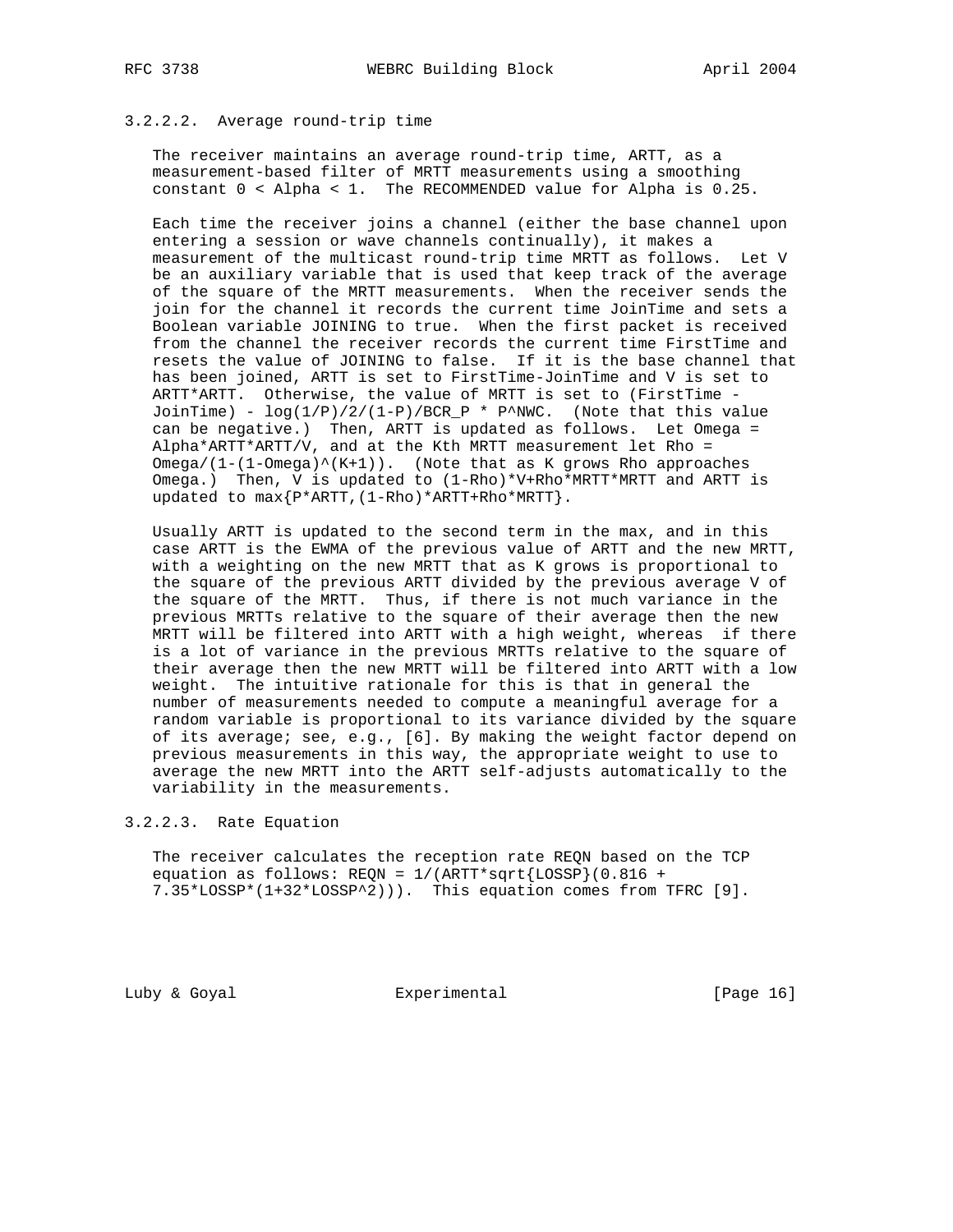# 3.2.2.4. Epochs

 The receiver makes decisions on whether or not to join another wave channel at equally-spaced units of time called epochs. The duration of an epoch in seconds, EL, is set to be a small fraction of TSD, so that decisions to join a channel can be made at a much finer granularity than TSD. A standard setting is EL = TSD/20. Thus, with the recommended setting of TSD =  $10$ , it is RECOMMENDED that EL =  $0.5$ .

## 3.2.2.5. Average reception rate

 There are two averaged reception rates maintained by the receiver: TRR\_P, the true reception rate, and ARR\_P, the anticipated reception rate. These are used for different purposes and thus are calculated quite differently. Recommended values for the filtering weights Beta and Zeta are provided at the end of this subsection.

 In start-up mode, the true reception rate TRR\_P is used to ensure that the receiver does not increase its reception rate too quickly above its current reception rate. In the transition from start-up mode to normal operation and in normal operation, TRR\_P is used in setting the slow start rate. TRR\_P is calculated based on the measurement of RR\_P, where RR\_P is the receiver reception rate in packets per second measured at the beginning of an epoch averaged over the epoch that just ended. TRR\_P is initialized to BCR\_P + k\*log(P)/TSD when the first base channel packet of the session arrives, where k is the PSN of the packet reduced modulo L. TRR\_P is updated to (1-Zeta)\*TRR\_P + Zeta\*RR\_P at the beginning of each epoch after RR\_P is measured for the previous epoch.

 The anticipated reception rate ARR\_P is the receiver's estimate of the total instantaneous rate of the currently joined channels. It is used to compare against the target rate to decide whether or not the receiver should increase its reception rate by joining the next higher unjoined layer. ARR\_P is calculated based on a measurement IRR\_P and on the number of joined wave channels NWC. The ideal reception rate IRR\_P is the reception rate in packets per second including both received and lost packets; like RR\_P, it is measured at the beginning of the epoch and averaged over the previous epoch. ARR\_P, IRR\_P and NWC are updated as follows:

- o NWC is initialized to 0.
- o When the first base channel packet arrives, ARR\_P is set to BCR\_P + k\*log(P)/TSD, where k is the PSN of the packet reduced modulo L.

Luby & Goyal **Experimental** Experimental [Page 17]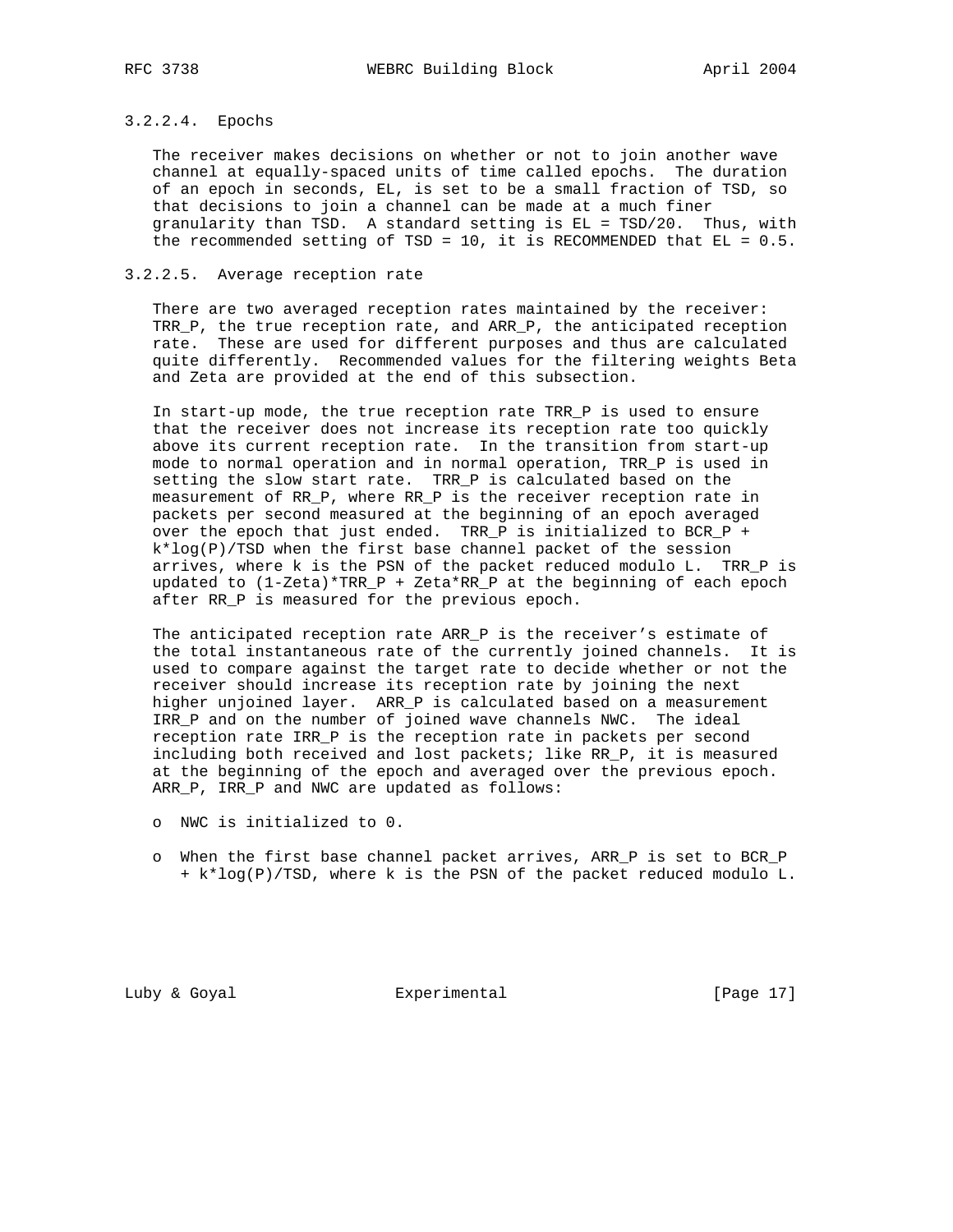- o At the beginning of each epoch, IRR\_P is measured over the previous epoch and then ARR\_P is updated to  $P^{\wedge}(\text{EL/TSD})^*(1-\text{Beta})^*$ ARR\_P + Beta\*IRR\_P. Then if ARR\_P exceeds  $ARR_Pmax = ((1/P)^{(NWC+1)-1)/((1/P)-1)*BCR_P, ARR_P$  is updated to ARR\_P\_max.
- o When a join is made to the next higher unjoined layer, NWC is updated to NWC+1 and then ARR\_P is multiplicatively increased by the factor  $((1/P)^{\wedge}(NWC+1)-1)/((1/P)^{\wedge}NWC-1)$ . (Joins happen at epoch boundaries; this adjustment is in addition to the adjustment above.)
- o Each time a next time slot index is detected, ARR\_P is additively increased by (1-P)\*BCR\_P to account for the change in rate on the base channel. In addition, the bottom layer in the previous time slot has just gone quiescent and thus a message to leave this layer has been sent, ARR\_P is additively decreased by BCR\_P and NWC is decremented by 1. Thus, the combination of these effects on ARR\_P is that it is additively decreased by P\*BCR\_P.

 Consider for the moment what happens if Beta = 0 and ARR\_P is an accurate estimate of the total rate of the joined channels. The adjustments to ARR\_P upon joining and leaving wave channels, with the passage of epochs, and with the detection of time slot changes will then cause ARR\_P to remain an accurate estimate. In practice, Beta MUST be positive; allowing an influence of IRR\_P prevents ARR\_P from drifting away from being an accurate estimate of the total joined rate.

The motivation for separate estimates TRR\_P and ARR\_P is as follows. ARR\_P is needed for comparison with the TFRC-inspired target rate because there is no lag before it reflects the potential rate increase resulting from joining the next higher layer and because it measures the total possible impact on the network since it also includes lost packets. TRR\_P is needed because it reflects the rate of data arriving at the receiver and this is used to ensure that there is not a large gap between the joined rate and the receiving rate.

 The recommended values for Beta and Zeta depend on whether the receiver is in start-up mode (SSR\_P = infinity). In start-up mode, it is RECOMMENDED that Beta =  $(1 - P^*(0.25))/2$  and Zeta = sqrt(P)/(1 + sqrt(P)). In normal operation, it is RECOMMENDED that Beta = 1 -  $(P/(1+P))^{\wedge}$ (EL/TSD) and Zeta =  $2*EL/(4+TSD)$ .

Luby & Goyal **Experimental** Experimental [Page 18]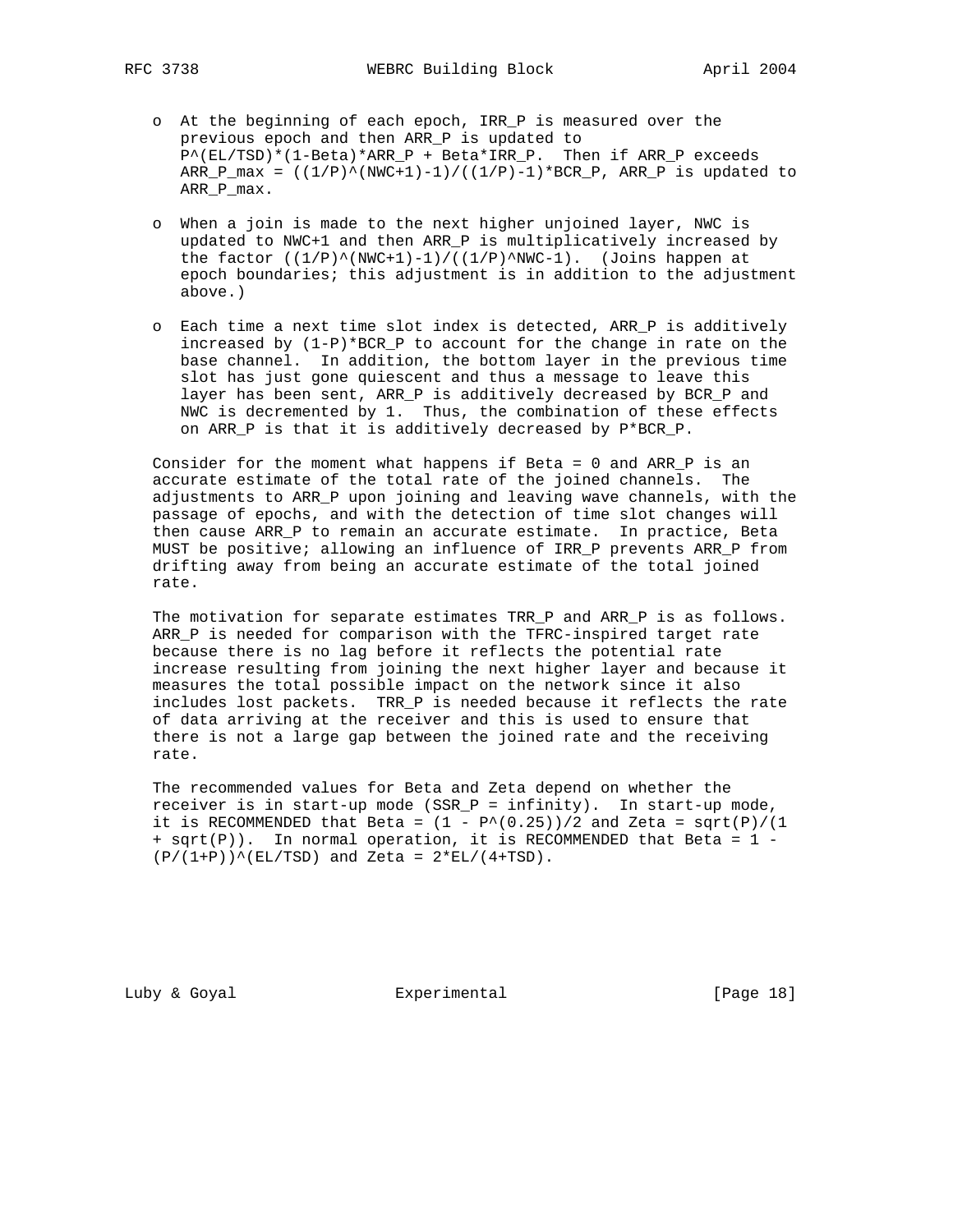## 3.2.2.6. Slow start

 WEBRC uses a slow start mechanism to quickly ramp up its rate at both the beginning of the session and in the middle of a session when the rate drops precipitously. To enact this, the receiver maintains the following parameters:

- o SSMINR\_P is the minimum allowed slow start threshold rate in packets per second. The recommended value for SSMINR\_P is  $BCR_P*(1+1/P+1/P^2)$ .
- o SSR\_P is the slow start threshold rate in packets per second. It is adjusted at the beginning of loss events as described in Section 3.2.3.4. SSR\_P is initialized to infinity and is first set to a finite value when the receiver leaves the initial start-up period as described below.

 At the beginning of a session, the receiver cannot compute a meaningful target rate from its measurements. Thus, it uses SSR\_P = infinity until one of the following events causes an end to this start-up mode:

- o A packet loss is detected. In this case the value of SSR\_P is updated to max{SSMINR\_P, P\*TRR\_P} as with the beginning of any other loss event.
- o A sharp increase in MRTT is detected. While SSR\_P = infinity the receiver MUST compute, in the notation of Section 3.2.2.2, differences in successive measurements of (FirstTime-JoinTime) from successive waves and MUST set SSR\_P to  $max{SSMINR_P}$ ,  $P*TRR_P}$  when a large increase in (FirstTime-JoinTime) is observed. It is RECOMMENDED that an increase in (FirstTime-JoinTime) be considered large if it exceeds  $(P^*(NWC+1)-1)/(P^*log(P))$  / ARR\_P.
- o The maximum reception rate is reached. When SSR\_P = infinity, if  $(P^{\wedge}(-NWC-2)-1)/(P^{\wedge}(-NWC-1)-1)*ARR_P$  exceeds MRR\_P or SR\_P, the receiver MUST set SSR\_P to max{SSMINR\_P, TRR\_P}.
- o TRR\_P is not increasing consistent with the last join of a wave channel. While SSR\_P = infinity, it is RECOMMENDED that the receiver wait at least one full epoch after the first packet of a wave is received before joining the next wave. If the TRR\_P after that full epoch is greatly below ARR\_P the receiver SHOULD NOT join and SHOULD then set SSR\_P to max{SSMINR\_P, TRR\_P}. It is RECOMMENDED that TRR\_P be considered greatly below ARR\_P if TRR\_P <  $c$  \* ARR\_P - 2/EL, where  $c =$  Zeta +  $(1-Zeta)*(P^*(-EL/TSD))*(Zeta)$ +  $(1-Zeta)*sqrt(P)*(P^(-EL/TSD)))/g$  with g =  $(P^(-NWC-1)-1)/(P^( NWC$ ) $-1$ ).

Luby & Goyal **Experimental** Experimental [Page 19]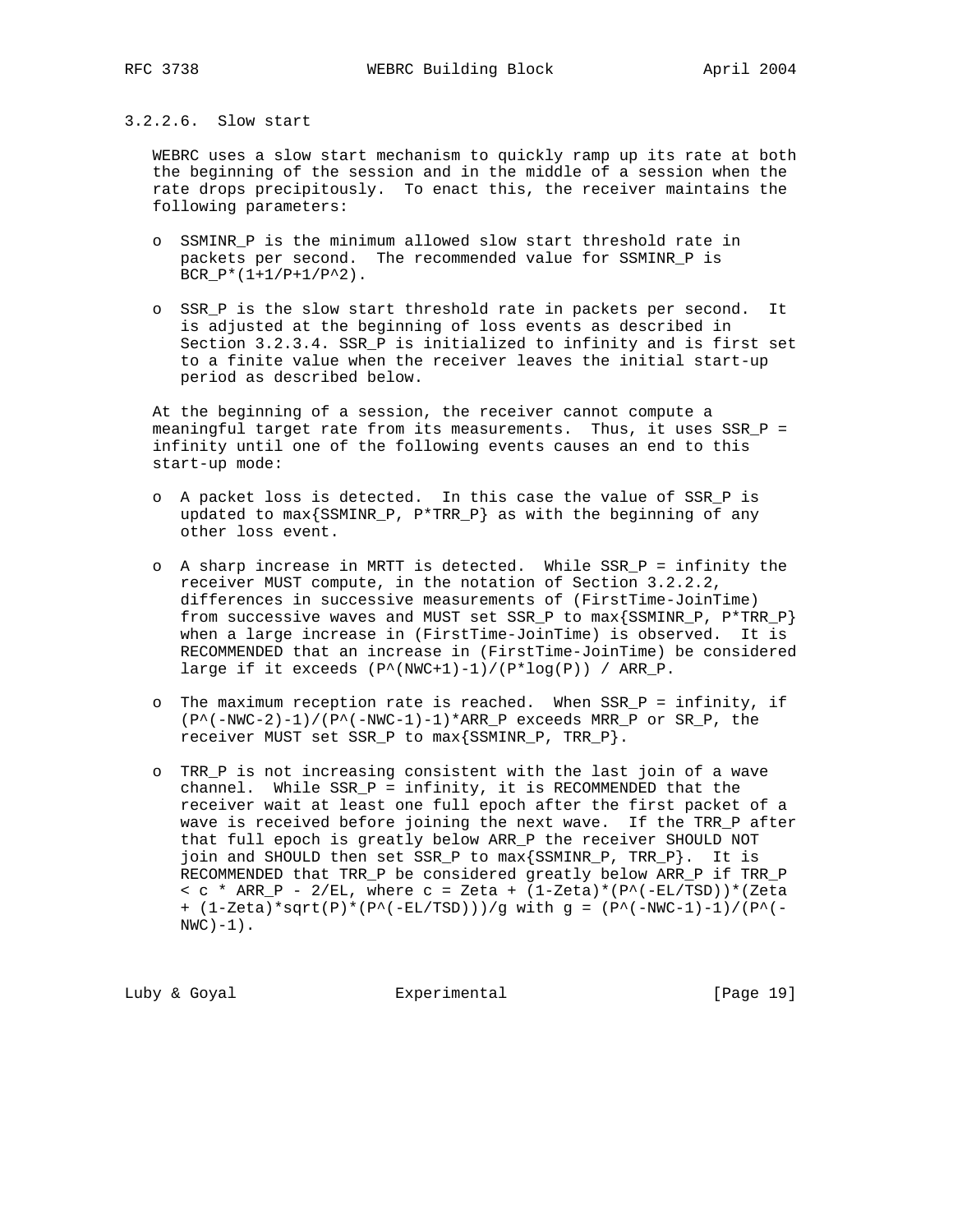In any of these four cases, the variables associated with LOSSP are reset to make REQN, calculated as in Section 3.2.2.3 with the current value of ARTT, equal TRR\_P.

3.2.2.7. Target rate

 In typical operation, SSR\_P has a finite value and the target rate TRATE is computed as TRATE =  $min{max{SSR_P, REQN}}$ , MRR\_P}. When SSR\_P = infinity, TRATE is computed as TRATE =  $min{4*}$ TRR\_P, MRR\_P}.

3.2.3. Receiver events

 There are various receiver events, some of which are triggered by the passing of time on the receiver, and others by events such as packet reception, detection of packet loss, reception of a first packet from a channel, and exceptional time-outs.

3.2.3.1. Packet reception

 Most packet reception events require the receiver to merely register the reception for later calculation of RR\_P and IRR\_P (see Section 3.2.2.5) and increment W for later calculation of LOSSP (see Section 3.2.2.1).

 Additional actions, described in the following three subsections, are required if the packet is the first packet received in response to a join operation, the CTSI of the packet indicates a time slot change, or the CN and PSN of the packet indicate a packet loss.

## 3.2.3.2. First packet after join

 When channel i is the most recently joined channel and the Boolean variable JOINING is true, the reception of a packet with PSN = i is a special event because it is the first packet received in response to the most recent join. MRTT is calculated and ARTT and V are updated as described in Section 3.2.2.2, and JOINING is set to false. The first received packet of the session furthermore necessitates initialization of ARR\_P and TRR\_P as described in Section 3.2.2.5.

3.2.3.3. Time slot change

 This is an event that is triggered by the reception of a packet with a CTSI value that is one larger modulo T than the previous CTSI value. When a packet with a new CTSI = i is received, a leave is sent for the lowest layer in the previous time slot, i.e., wave channel i-1 modulo T, NWC is updated to NWC-1, and ARR\_P is updated

Luby & Goyal **Experimental** Experimental [Page 20]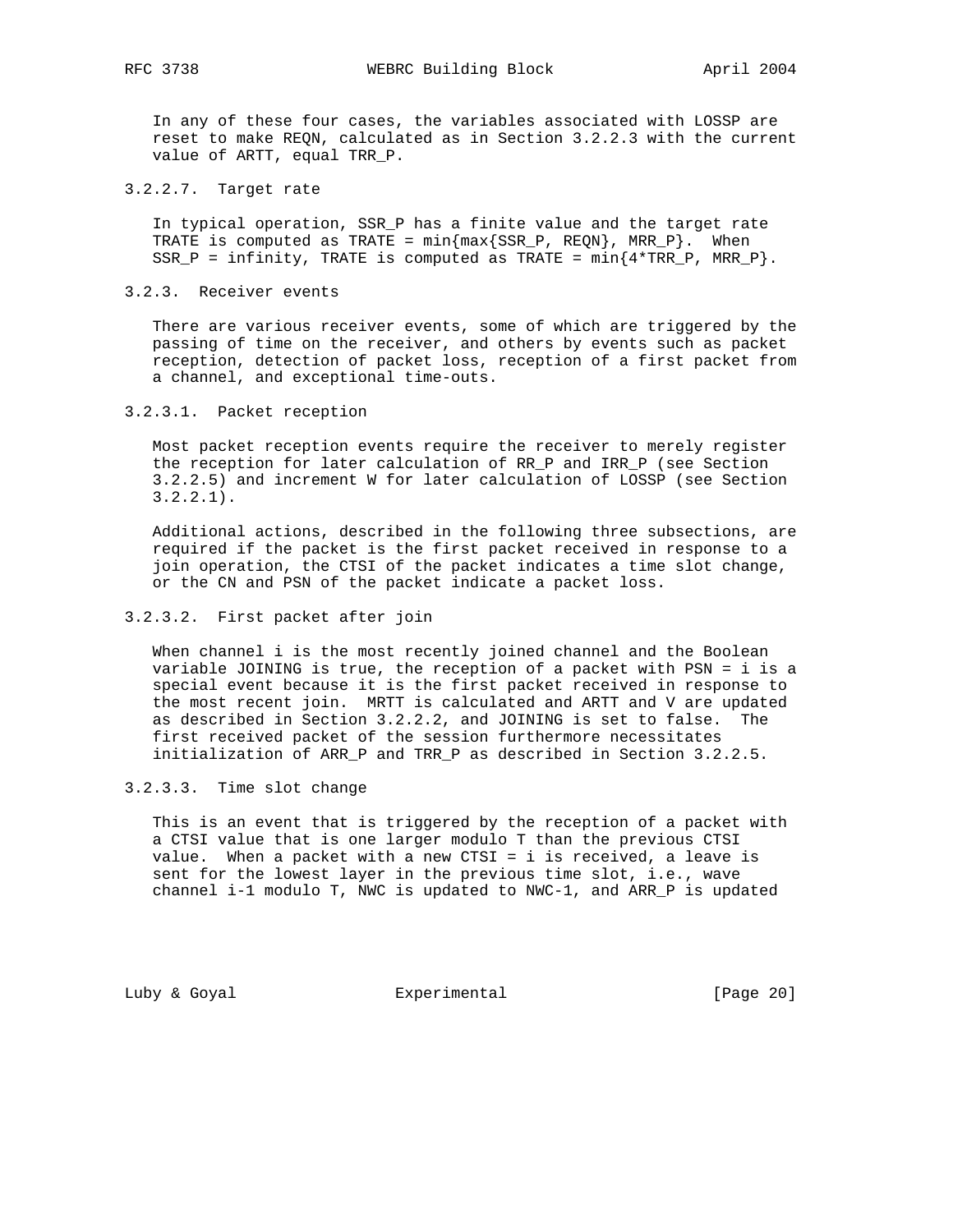to ARR\_P - P\*BCR\_P as described in Section 3.2.2.5. If the channel for which the leave is sent is also the most recently joined wave channel and JOINING is true, then JOINING is set to false.

 It is possible due to packet reordering for some packets from the previous time slot to be received after packets from the current time slot. It is RECOMMENDED that measures be put into place to handle this situation appropriately, i.e., to not trigger a time slot change in this situation. One simple mechanism for this is as follows: Compute the difference i-j modulo T, where i is the CTSI of the received packet and j is the current CTSI of the receiver. A difference of zero is, of course, not a time slot change. In addition, a very large difference, for example a difference larger than T-Q/2, should also not trigger a time slot change.

## 3.2.3.4. Loss event

 Each time the receiver detects a lost packet (based on the sequence numbers in the packets scoped by the channel number), the receiver records the start of a new loss event and sets a Boolean variable LOSS\_EVENT to true that will automatically reset to false after ARTT seconds. All subsequent packet loss for a period of ARTT seconds is considered as part of the same loss event. When a start of a loss event is detected, the value of SSR\_P is updated to max{SSMINR\_P,  $P*TRR_P$ .

 It is RECOMMENDED that the receiver account for simple misordering of packets without inferring a loss.

## 3.2.3.5. Epoch change

 This is an event that is triggered by the passage of time at the receiver, which occurs each EL seconds. When this happens, TRR\_P and ARR P are computed as described in Section 3.2.2.5. Immediately after these updates, a decision is made about whether to join the next higher layer as described in Section 3.2.3.6.

# 3.2.3.6. Join the next higher layer

 At the beginning of each epoch, after updating the values of ARR\_P and TRR\_P as described in Section 3.2.2.5, the receiver decides whether or not to join the next higher layer as follows:

- o If the first base channel packet has not yet arrived the receiver MUST not join.
- o If there is a loss event in progress (LOSS\_EVENT = true) the receiver MUST not join.

Luby & Goyal **Experimental** Experimental [Page 21]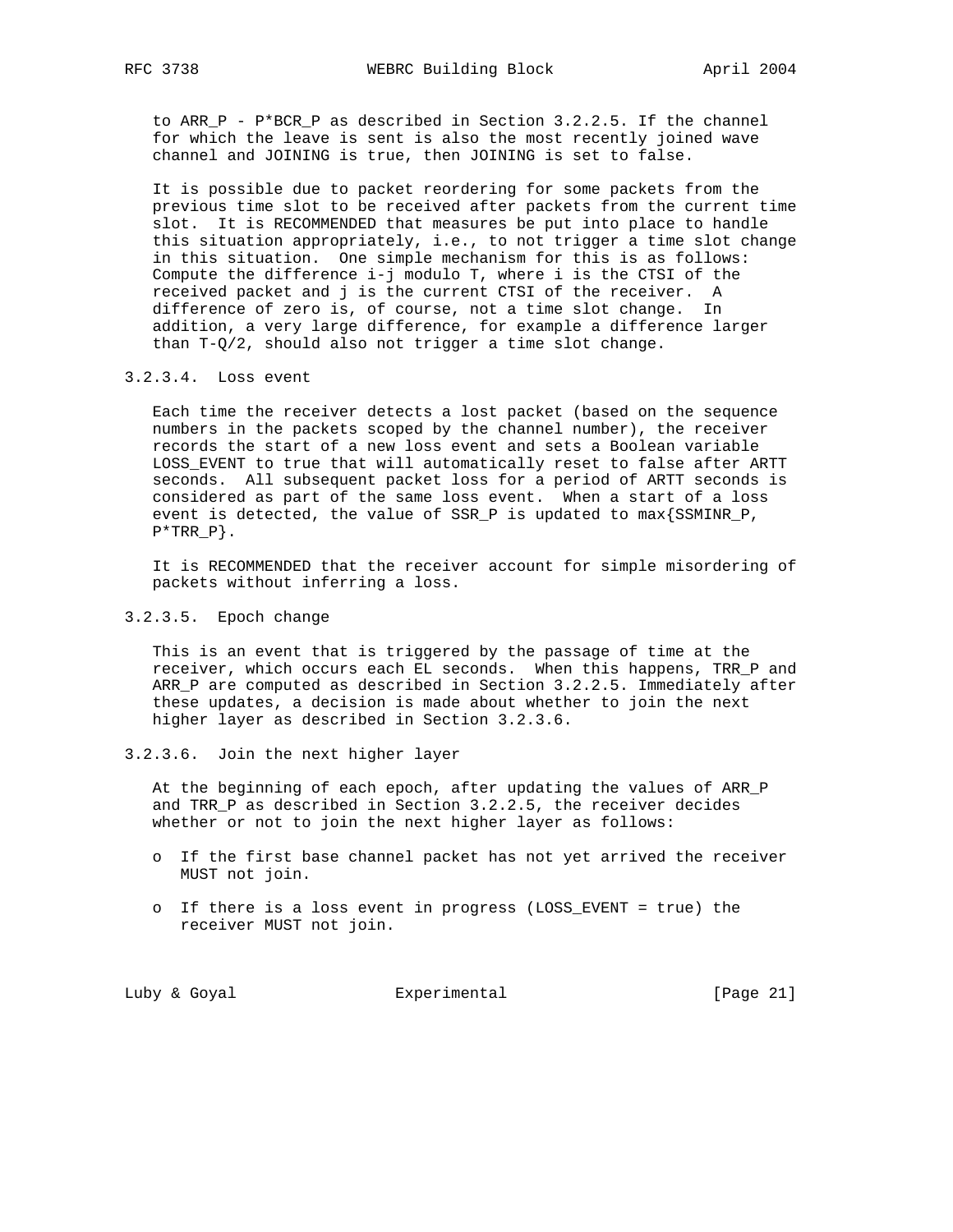- o If a join of a channel is in progress (JOINING = true) the receiver MUST not join.
- o If NWC = N the receiver MUST not join.
- o If the receiver is employing the OPTIONAL rule described in Section 3.2.2.6, SSR\_P = infinity, and a full epoch has not passed since the first packet arrival on the most recently joined wave channel then the receiver MUST not join.
- o If the receiver is employing the OPTIONAL rule described in Section  $3.2.2.6$ , SSR<sub>P</sub> = infinity, and a full epoch has passed since the first packet arrival on the most recently joined wave channel, then the receiver checks if TRR\_P is greatly below ARR\_P as described in Section 3.2.2.6. If TRR\_P is greatly below ARR\_P the receiver MUST not join.
- o The receiver calculates REQN as described in Section 3.2.2.3.
- o The receiver calculates TRATE as described in Section 3.2.2.7.
- o If the sender is not sending at constant aggregate rate and TRATE < ARR\_P\*( $(1/P)$ ^{NWC+2}-1)/( $(1/P)$ ^{NWC+1}-1), the receiver MUST not join. If the sender is sending at constant aggregate rate and TRATE < ARR\_P\*((1/P)^{NWC+2}-1)/((1/P)^{NWC+1}-1) and TRATE < SR\_P, the receiver MUST not join.
- o If SSR\_P is finite and the sender is not sending at constant aggregate rate or SSR\_P is finite and the sender is sending at constant aggregate rate and TRATE < SR\_P then the receiver MAY apply one additional OPTIONAL check before deciding to join.

 It is RECOMMENDED that the receiver not join if the value of RR\_P is not sufficiently lower than the maximum value of RR\_P observed since the last join. It is RECOMMENDED that RR\_P is sufficiently low to allow a join if  $RR_P \leq max\{RRmax-2/EL, P*RRmax\}$ , where RRmax is the maximum measured RR\_P since the last join.

 If the receiver does not join because RR\_P is not sufficiently small then a value of LOSSP is calculated so as to make the value of the REQN equation given in Section 3.2.2.3 evaluate to  $ARR_P*( (1/P)^(NWC+2)-1)/((1/P)^(NWC+1)-1)$  with respect to the current value of ARR\_P. Then, the variables associated with LOSSP are reset based on this calculated value of LOSSP as described at the end of Section 3.2.2.1.

o Otherwise, the receiver MAY join the next higher layer.

Luby & Goyal **Experimental** Experimental [Page 22]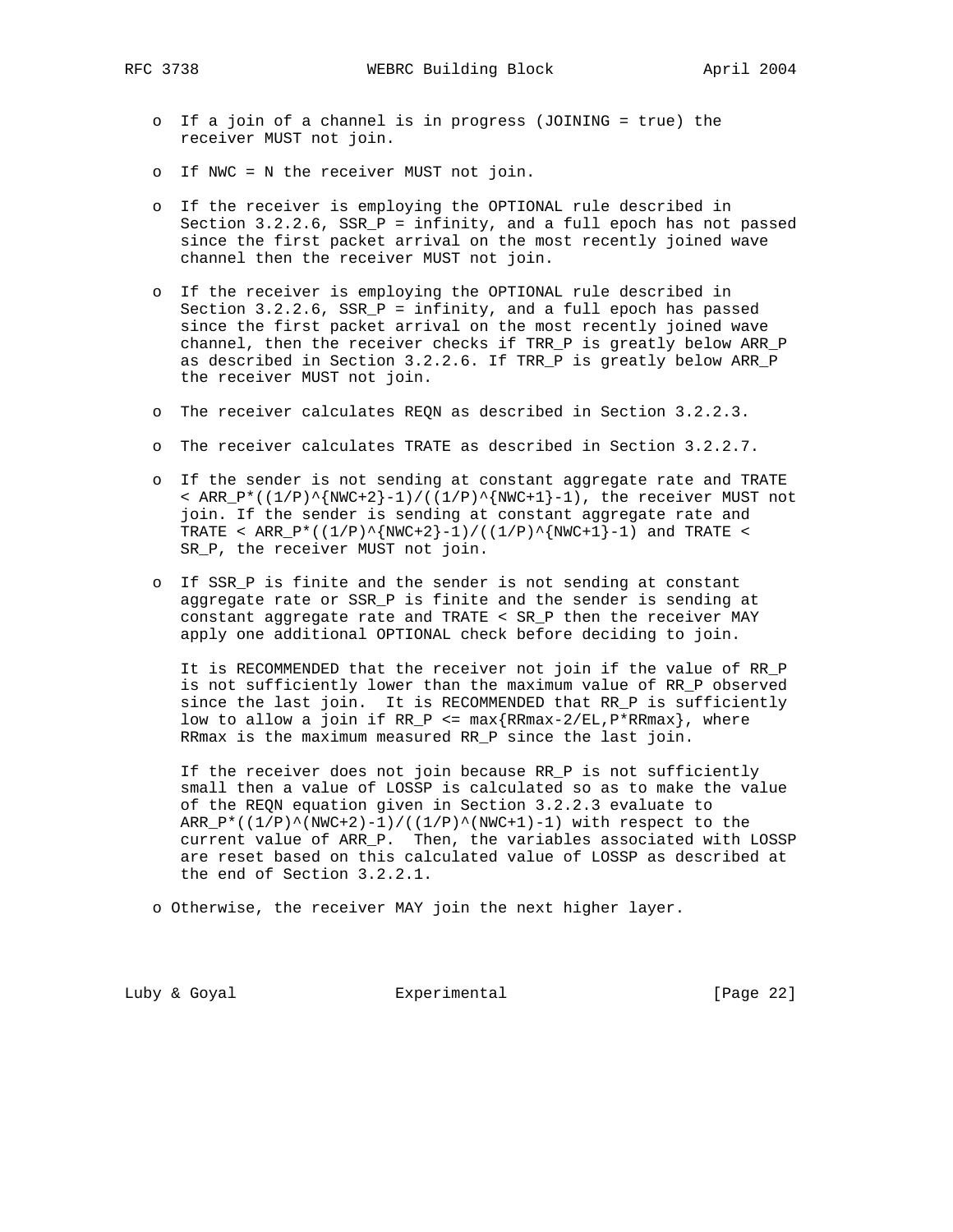Suppose the receiver has decided to join and CTSI = i. The receiver joins the next higher wave channel, i.e., the wave channel with CN = i+NWC modulo T, increments NWC by 1, and then updates ARR\_P to  $ARR_P*( (1/P)^{\text{NWC}+1}-1)/((1/P)^{\text{NWC}-1})$  as described in Section 3.2.2.5. The time of the join is recorded for use in updating ARTT as described in Section 3.2.2.2.

3.2.3.7. Join timeout

 When no packet arrives in response to the join of channel for a long period of time, the join times out. The receiver sets JOINING to false, updates ARR\_P to ARR\_P\*( $(1/P)^\wedge NWC-1$ )/( $(1/P)^\wedge NWC+1$ }-1), and then decrements NWC by 1.

The RECOMMENDED threshold for a join timeout is  $max{2*V/ARTT,10*ART}$ seconds.

3.2.3.8. Exceptional timeouts

 These are timeouts when the packet reception behavior is far from what it should be and these MUST trigger the receiver to leave the session. Exceptional timeouts include

- o No packets are received for a long period. A RECOMMENDED threshold is max{10,TSD} seconds.
- o There is no change in time slot index for a long period. A RECOMMENDED threshold is max{20,2\*TSD} seconds.
- 4. Applicability Statement

 WEBRC is intended to be a congestion control scheme that can be used in a complete protocol instantiation that delivers objects and streams (both reliable content delivery and streaming of multimedia information). WEBRC is most applicable for delivery of objects or streams of substantial length, i.e., objects or streams that range in length from hundreds of kilobytes to many gigabytes, and whose transfer time is on the order of tens of seconds or more.

4.1. Environmental Requirements and Considerations

 WEBRC can be used with both multicast and unicast networks. However, the scope of this document is limited to multicast. WEBRC requires connectivity between a sender and receivers, but does not require connectivity from receivers to the sender.

 WEBRC inherently works with all types of networks, including LANs, WANs, Intranets, the Internet, asymmetric networks, wireless

Luby & Goyal **Experimental** Experimental [Page 23]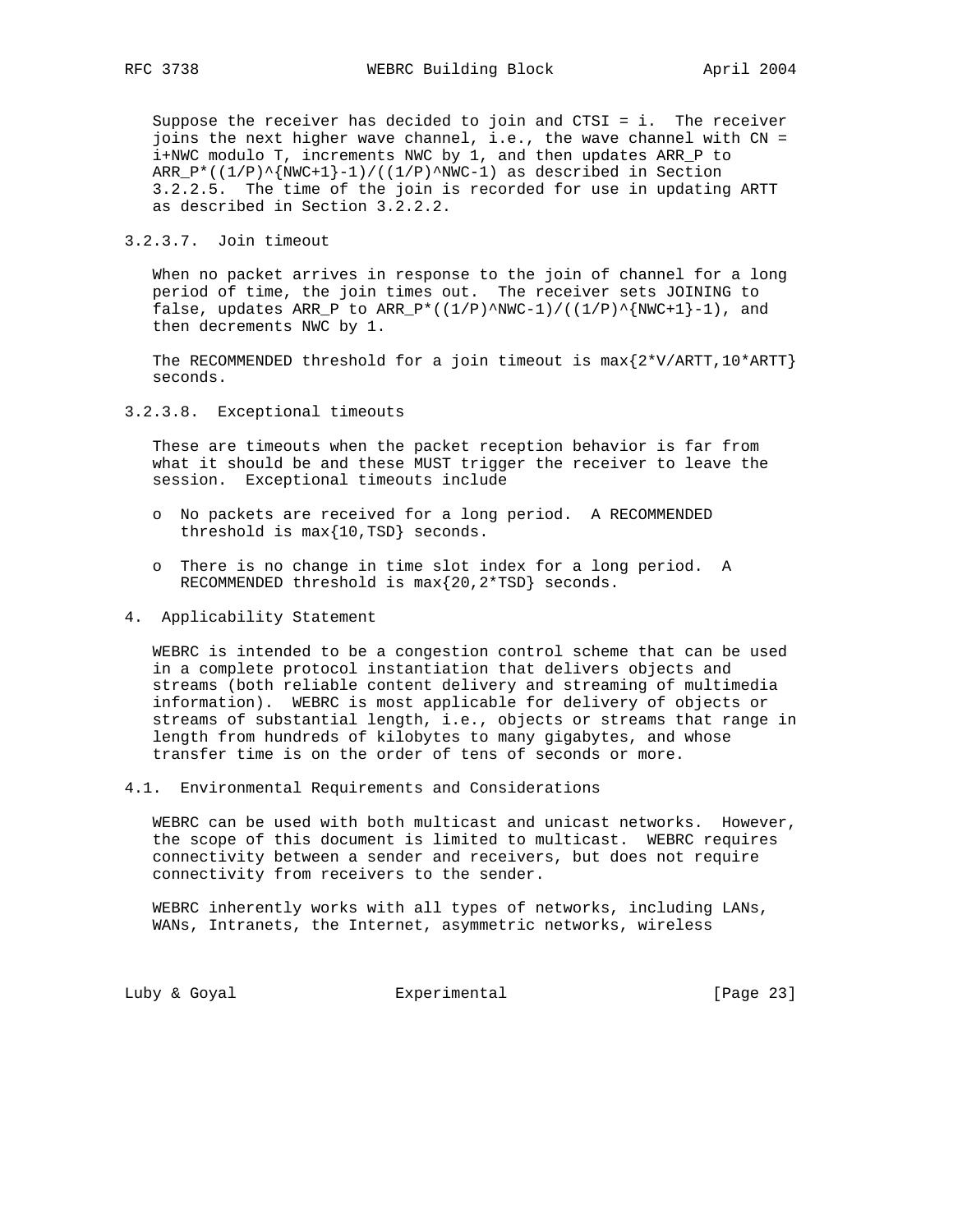networks, and satellite networks. Thus, the inherent raw scalability of WEBRC is unlimited. However, in some network environments varying reception rates to receivers may not be advantageous. For example, the network may have dedicated a fixed amount of bandwidth to the session or there may be no effective way for receivers to dynamically vary the set of channels they are joined to, as in a satellite network.

 Receivers join and leave channels using the appropriate multicast join and leave messages. For IPv4 multicast, IGMP messages are used by receivers to join and leave channels. For IPv6, MLDv2 messages are used by receivers to join and leave channels. This is the only dependency of WEBRC on the IP version.

 WEBRC requires receivers to be able to uniquely identify and demultiplex packets associated with a session in order to effectively perform congestion control over all packets associated with the session. How receivers achieve this is outside the scope of this document.

 WEBRC is presumed to be used with an underlying network or transport service that is a "best effort" service that does not guarantee packet reception, packet reception order, and which does not have any support for flow or congestion control. For example, the Any-Source Multicast (ASM) model of IP multicast as defined in RFC 1112 [7] is such a best effort network service. While the basic service provided by RFC 1112 is largely scalable, providing congestion control or reliability should be done carefully to avoid severe scalability limitations, especially in the presence of heterogeneous sets of receivers.

 There are currently two models of multicast delivery, the Any-Source Multicast (ASM) model as defined in RFC 1112 [7] and the Source- Specific Multicast (SSM) model as defined in [10]. WEBRC works with both multicast models, but in a slightly different way with somewhat different environmental concerns. When using ASM, a sender S sends packets to a multicast group G, and the WEBRC channel address consists of the pair  $(S,G)$ , where S is the IP address of the sender and G is a multicast group address. When using SSM, a sender S sends packets to an SSM channel (S,G), and the WEBRC channel address coincides with the SSM channel address.

 A sender can locally allocate unique SSM channel addresses, and this makes allocation of channel addresses easy with SSM. To allocate channel addresses using ASM, the sender must uniquely chose the ASM multicast group address across the scope of the group, and this makes allocation of WEBRC channel addresses more difficult with ASM. This is an issue for WEBRC because several channels are used per session.

Luby & Goyal **Experimental** Experimental [Page 24]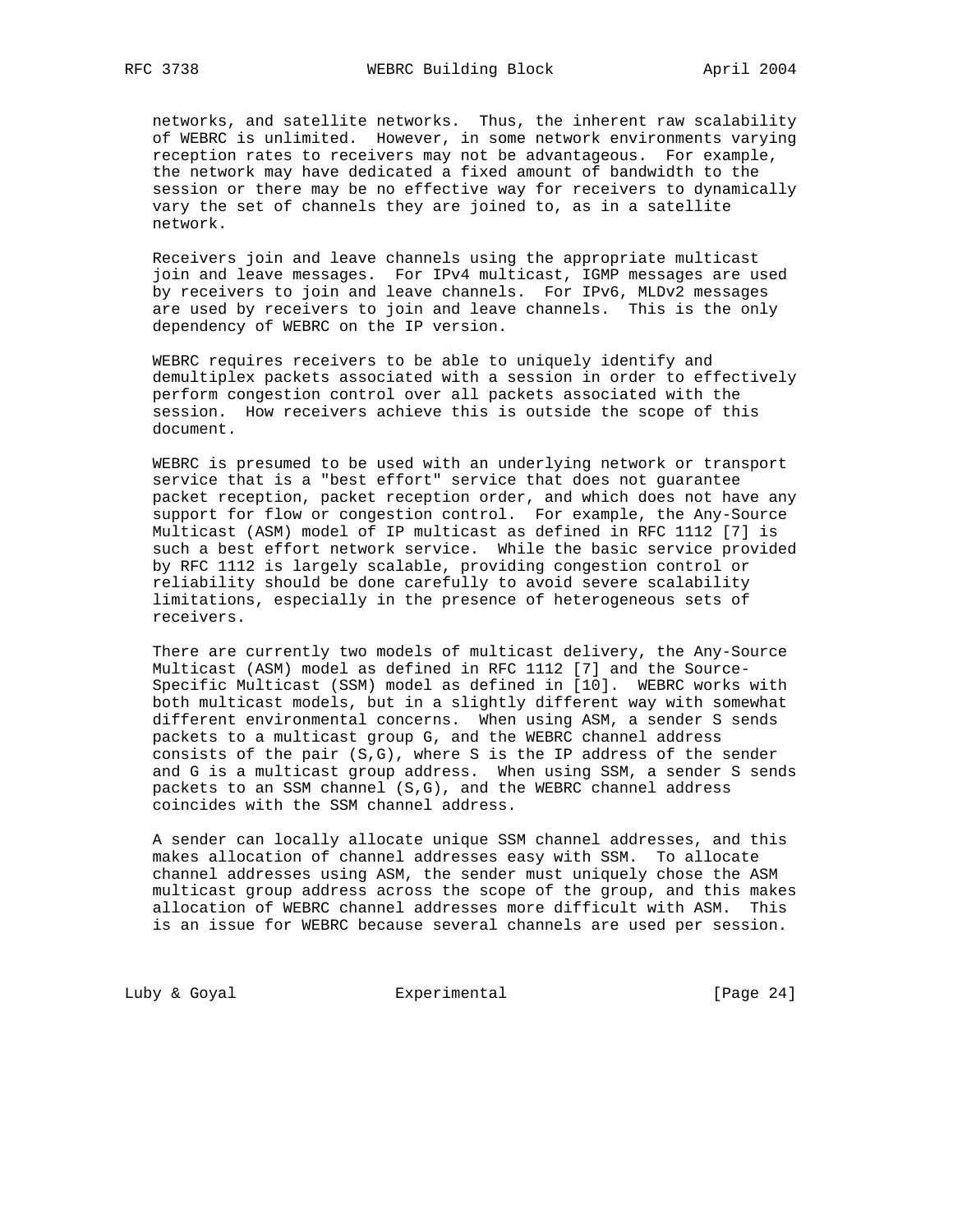WEBRC channels and SSM channels coincide, and thus the receiver will only receive packets sent to the requested WEBRC channel. With ASM, the receiver joins a channel by joining a multicast group G, and all packets sent to G, regardless of the sender, may be received by the receiver. Thus, SSM has compelling security advantages over ASM for prevention of denial of service attacks. In either case, receivers SHOULD use mechanisms to filter out packets from unwanted sources.

 WEBRC assumes that the packet route between the sender and a particular receiver is the same for all channels associated with a session. For SSM this assumption is true because the multicast tree is a shortest path tree from each receiver to the sender and generally this path changes infrequently. For ASM there are some issues that if not properly considered may invalidate this assumption. With ASM, the packet route between the sender and receivers may initially be through the Rendezvous Point (RP) and then switch over to the shortest path to the sender as packets start flowing in a channel. The first issue is that the RP may not be the same for all channels associated with a session, and thus the first packets sent to the channels may follow a route that depends on the RP of the channel. This depends on the RP configuration for the sender. If the sender registers all channels associated with the session with the same RP then the assumption is true, but if the sender registers different channels with different RPs then the assumption may not be true. Thus, it is RECOMMENDED that the sender register all channels associated with a session with the same RP. Another issue is that when the channel switches over from the RP to the sender-based tree then the route to the receivers may vary within a channel. Furthermore, this may cause either the receipt of duplicate packets at receivers or loss of packets depending on the smoothness of the switchover. Thus, it is RECOMMENDED that the RP be placed as close as possible to the sender. The best location for the RP is that it be the first-hop router closest to the sender, in which case the path to the sender and the path to the RP is the same for each receiver and the problems mentioned above are eliminated. The consequences of this assumption not being true are that the receiver reaction to congestion may not be appropriate. Generally, the WEBRC receiver will act conservatively and reduce its reception rate too much if this assumption is not true, but there can be cases where the receivers will act inappropriately.

## 5. Packet Header Fields

 Packets sent to a session using WEBRC MUST include Congestion Control Information fields as specified in this section. This document specifies short and long formats for the Congestion Control Information, and it is RECOMMENDED that protocol instantiations use one of these two formats. Other formats for the Congestion Control

Luby & Goyal **Experimental** Experimental [Page 25]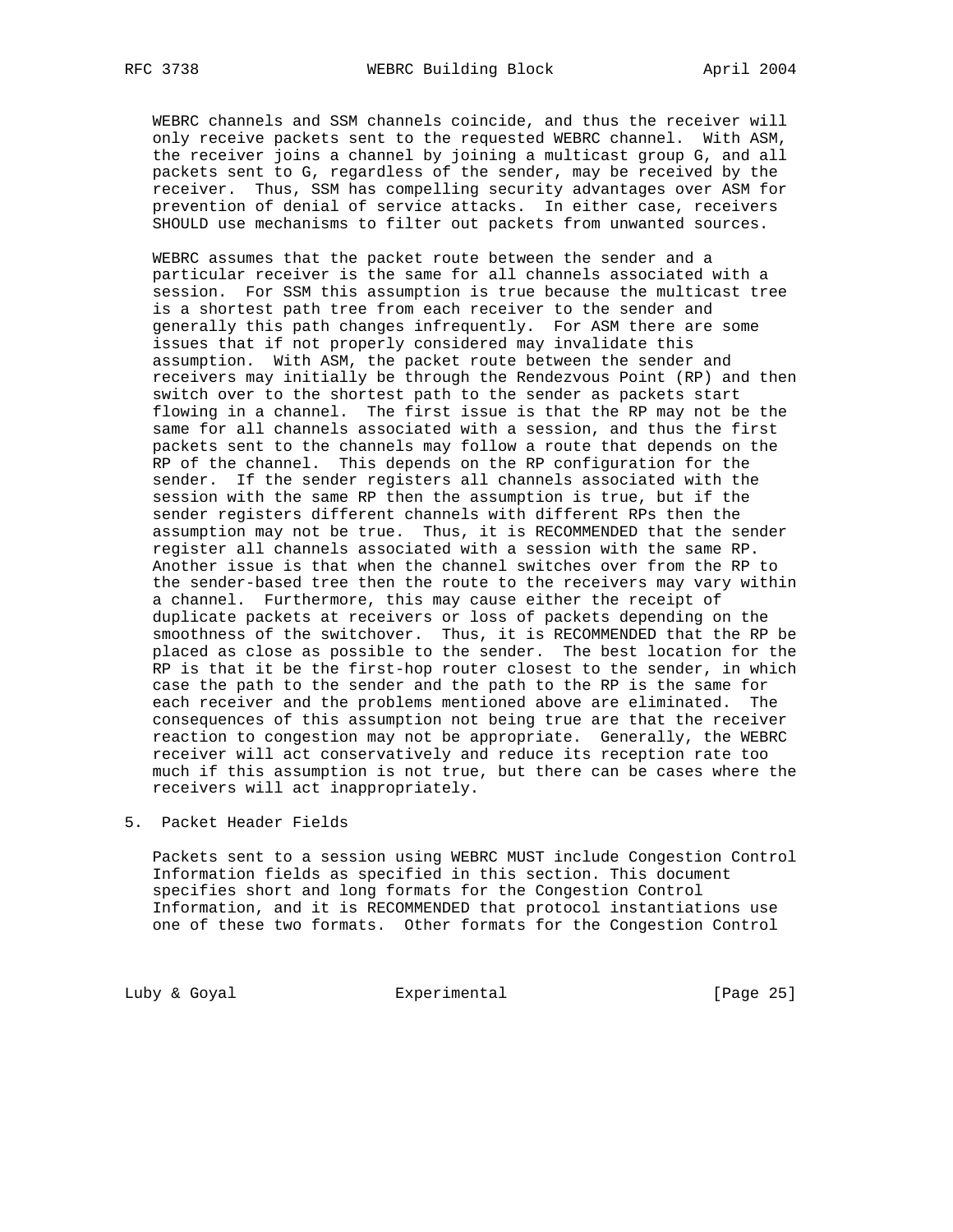Information fields MAY be used by protocol instantiations, but all protocol instantiations are REQUIRED to use these fields in a format that is compatible with the interpretations of these fields. Thus, if a protocol does use a different format for the fields in the Congestion Control Information then it MUST specify the lengths and positions of these fields within the packet header.

 All integer fields are carried in "big-endian" or "network order" format, that is, most significant byte (octet) first. All constants, unless otherwise specified, are expressed in base ten.

## 5.1. Short Format Congestion Control Information

 The short format for the Congestion Control Information is shown in Fig. 1. The total length of the short format is 32-bits.

0  $1$  2 3 0 1 2 3 4 5 6 7 8 9 0 1 2 3 4 5 6 7 8 9 0 1 2 3 4 5 6 7 8 9 0 1 +-+-+-+-+-+-+-+-+-+-+-+-+-+-+-+-+-+-+-+-+-+-+-+-+-+-+-+-+-+-+-+-+ | CTSI | Channel Number| Packet Sequence Number | +-+-+-+-+-+-+-+-+-+-+-+-+-+-+-+-+-+-+-+-+-+-+-+-+-+-+-+-+-+-+-+-+

Fig. 1 - Short format for Congestion Control Information

 The function of each field in the Congestion Control Information is the following.

Current Time Slot Index (CTSI): 8 bits

 CTSI indicates the index of the current time slot. This must be sent in each packet within the session. The Current Time Slot Index increases by one modulo T each TSD seconds at the sender, where T is the number of time slots associated with the session and TSD is the time slot duration. Note that T is also the number of wave channels associated with the session, and thus T MUST be at most 255.

Channel Number (CN): 8 bits

 CN is the channel number that this packet belongs to. CN for the base channel is T, and the CNs for the wave channels are 0 through T-1. Thus, T+1 channels in total are used, and thus T MUST be at most 255.

Packet Sequence Number (PSN): 16 bits

 The PSN of each packet is scoped by its CN value. The sequence numbers of consecutive packets sent to the base channel are

Luby & Goyal **Experimental** Experimental [Page 26]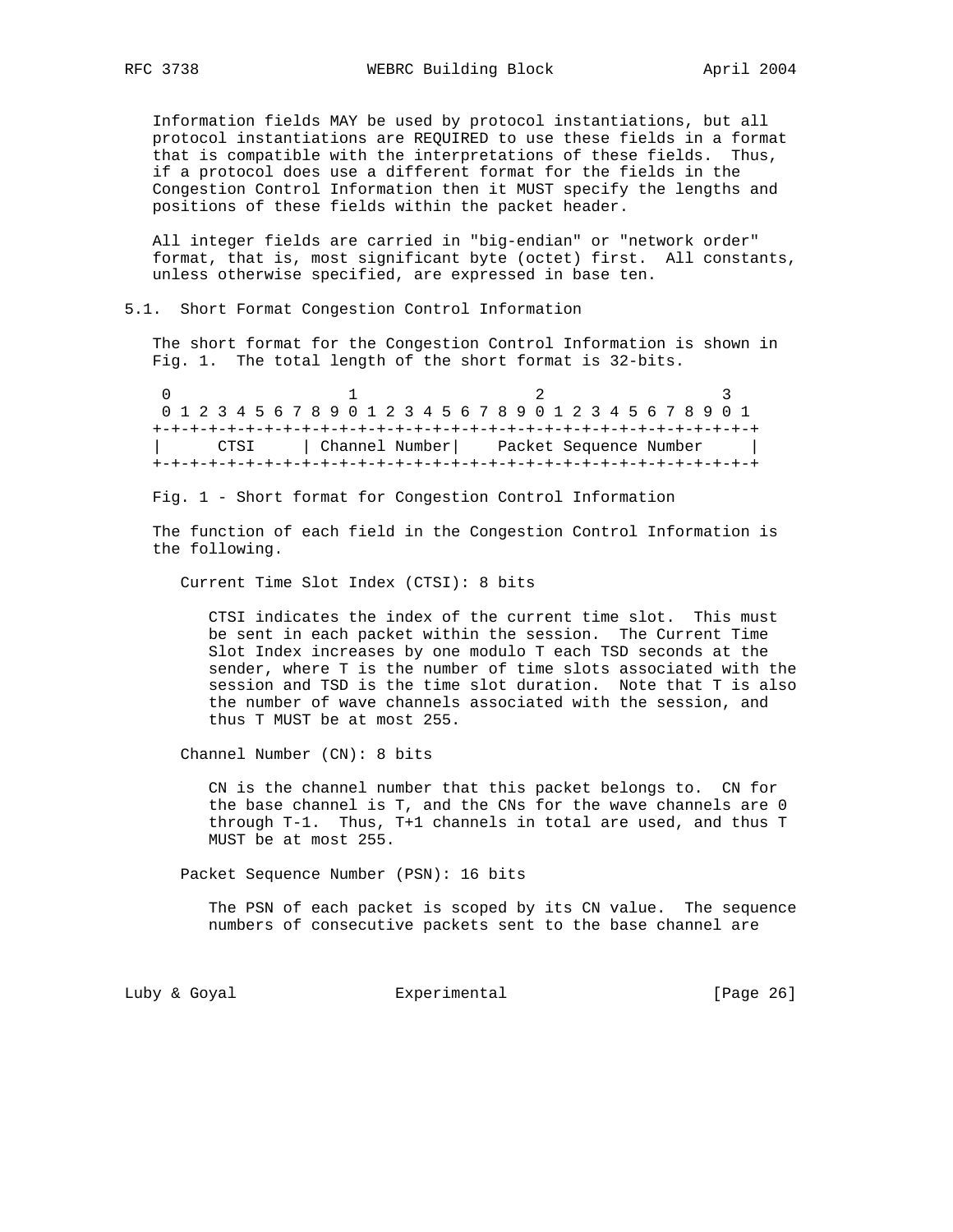numbered consecutively modulo 2^16. The same sequence of PSNs are used for each wave channel in each cycle. The sequence numbers of consecutive packets sent to a wave channel are numbered consecutively modulo 2^16 within each cycle, ending with the last packet sent to the channel before the channel goes quiescent with PSN = 2^16-1.

#### 5.2. Long Format Congestion Control Information

 The long format for the Congestion Control Information is shown in Fig. 2. The total length of the long format is 64-bits.

0  $1$  2 3 0 1 2 3 4 5 6 7 8 9 0 1 2 3 4 5 6 7 8 9 0 1 2 3 4 5 6 7 8 9 0 1 +-+-+-+-+-+-+-+-+-+-+-+-+-+-+-+-+-+-+-+-+-+-+-+-+-+-+-+-+-+-+-+-+ | Channel Number +-+-+-+-+-+-+-+-+-+-+-+-+-+-+-+-+-+-+-+-+-+-+-+-+-+-+-+-+-+-+-+-+ Packet Sequence Number +-+-+-+-+-+-+-+-+-+-+-+-+-+-+-+-+-+-+-+-+-+-+-+-+-+-+-+-+-+-+-+-+

Fig. 2 - Long format for Congestion Control Information

 The meaning of each field for the long format is the same as for the short format, the only difference is that each field is twice as long.

Current Time Slot Index (CTSI): 16 bits

 CTSI indicates the index of the current time slot. This must be sent in each packet within the session. The Current Time Slot Index increases by one modulo T each TSD seconds at the sender, where T is the number of time slots associated with the session and TSD is the time slot duration. Note that T is also the number of wave channels associated with the session, and thus T MUST be at most 65,535.

Channel Number (CN): 16 bits

 CN is the channel number that this packet belongs to. CN for the base channel is T, and the CNs for the wave channels are 0 through T-1. Thus, T+1 channels in total are used, and thus T MUST be at most 65,535.

Packet Sequence Number (PSN): 32 bits

 The PSN of each packet is scoped by its CN value. The sequence numbers of consecutive packets sent to the base channel are numbered consecutively modulo 2^32. The same sequence of PSNs

Luby & Goyal **Experimental** Experimental [Page 27]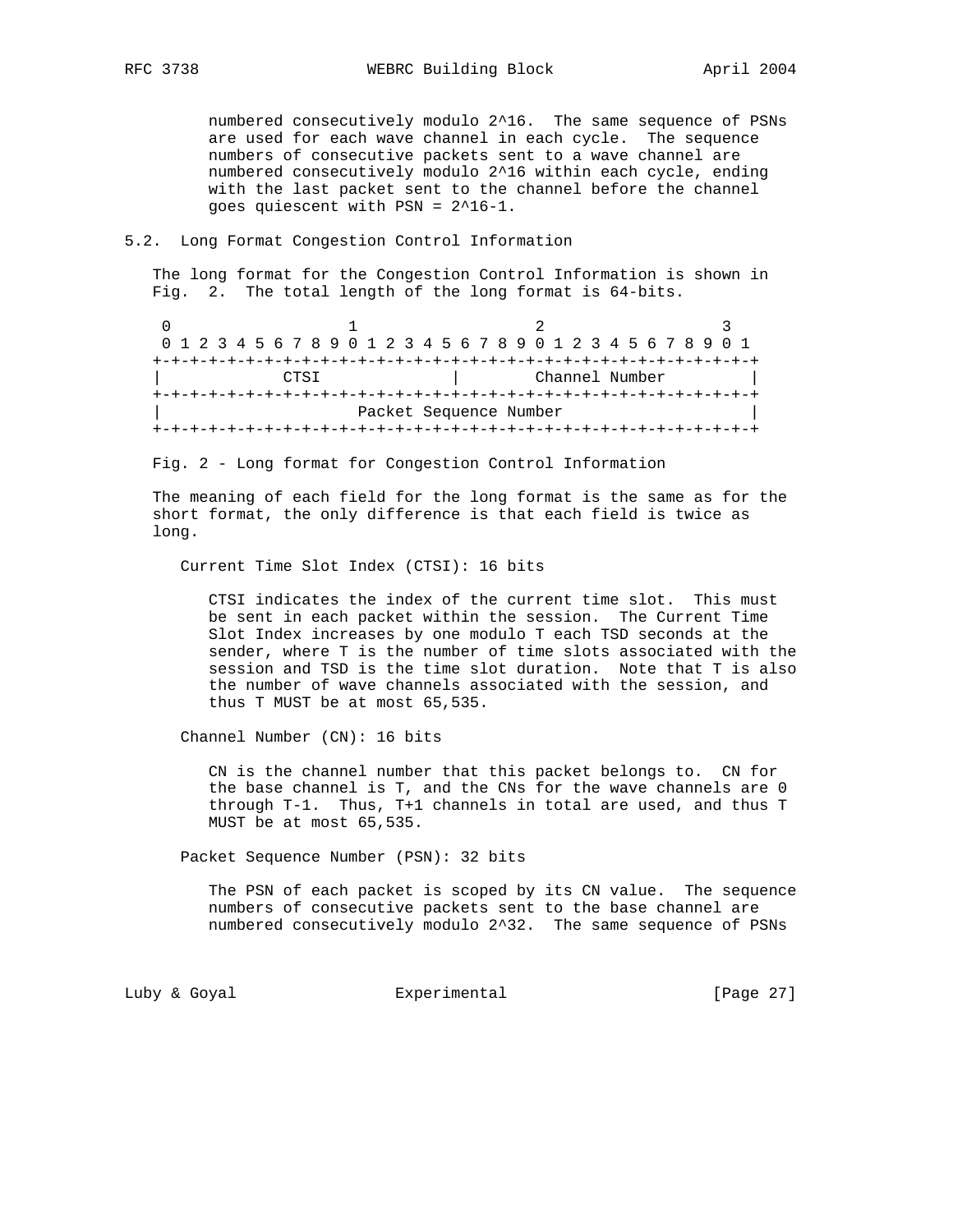are used for each wave channel in each cycle. The sequence numbers of consecutive packets sent to a wave channel are numbered consecutively modulo 2^32 within each cycle, ending with the last packet sent to the channel before the channel goes quiescent with PSN = 2^32-1.

#### 6. Requirements From Other Building Blocks

 As described in RFC 3048 [4], WEBRC is a building block that is intended to be used, in conjunction with other building blocks, to help specify a protocol instantiation.

 WEBRC does not provide higher level session support, e.g., how receivers obtain the necessary session description and how the receivers demultiplex received packets based on their session. There is support provided by other building blocks that can be used in conjunction with WEBRC to provide some of this support. For example, LCT [12] can provide some of the higher level in-band session support that may be needed by receivers, and the WEBRC Congestion Control Information (CCI) required in each packet can be carried in the CCI field of the LCT header [12].

 WEBRC does not provide any type of reliability, and in particular does not provide support for retransmission of loss packets. Reliability can be added by independent means, such as by the use of FEC codes as described in [13] and specified in the FEC building block [14].

7. Security Considerations

 WEBRC can be subject to denial-of-service attacks by attackers that try to confuse the congestion control mechanism for receivers by injecting forged packets into the multicast stream. This attack most adversely affects network elements and receivers downstream of the attack, and much less significantly the rest of the network and other receivers. Because of this and because of the potential attacks due to the use of FEC described above, it is RECOMMENDED that Reverse Path Forwarding checks be enabled in all network routers and switches along the path from the sender to receivers to limit the possibility of a bad agent injecting forged packets into the multicast tree data path.

 It is also RECOMMENDED that packet authentication be used to authenticate each packet immediately upon receipt before the receiver performs any WEBRC actions based upon its receipt. Unfortunately, there are currently no practical multicast packet authentication schemes that offer instant packet authentication upon receipt. However, TESLA [17] can be used to authenticate each packet a few

Luby & Goyal **Experimental** Experimental [Page 28]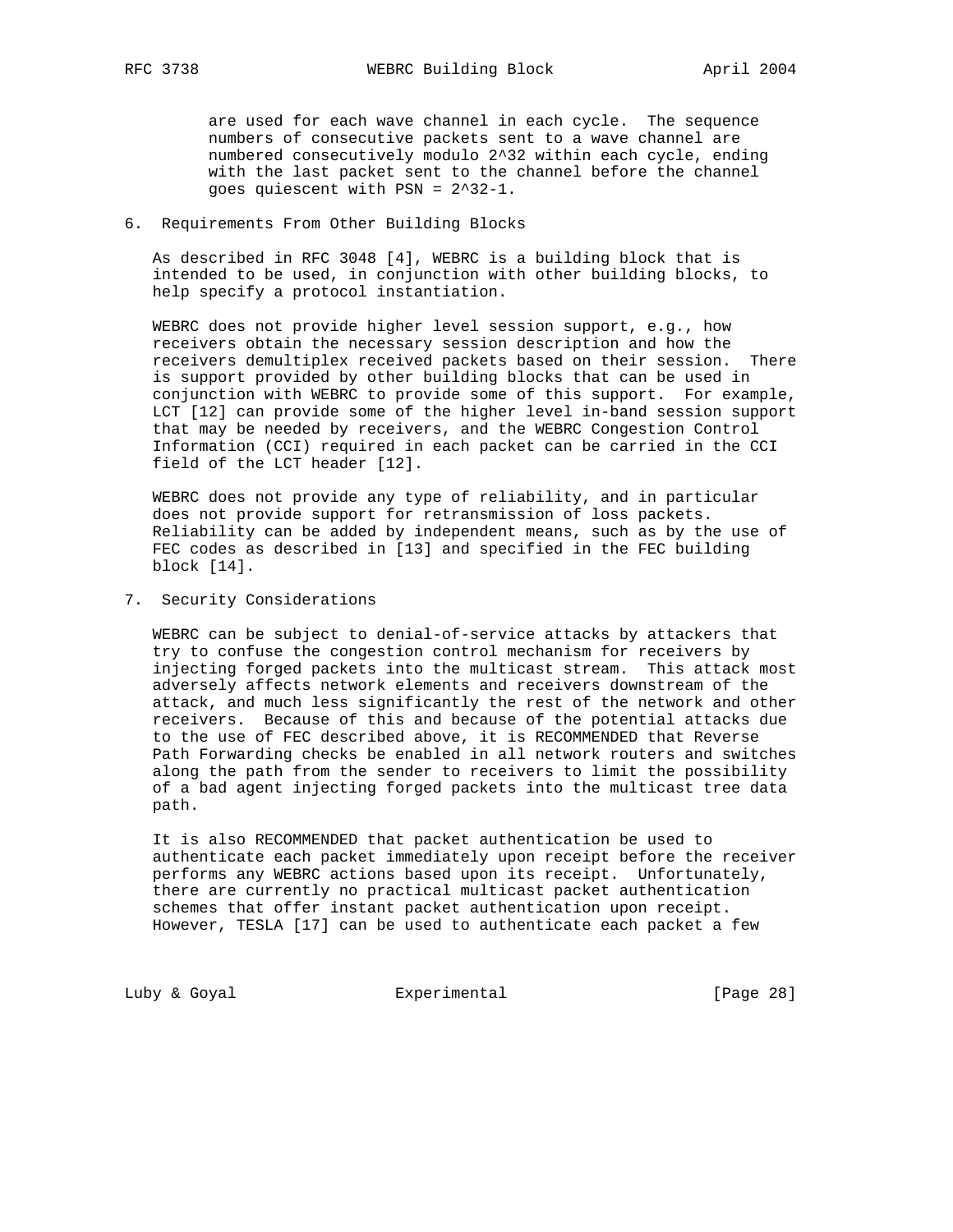seconds after receipt. Thus, TESLA could be used in conjunction with WEBRC to authenticate packets and for example terminate the session upon detection of a forged packet. However, it is RECOMMENDED that the normal WEBRC receiver responses to received packets occur immediately -- not delayed by the TESLA authentication process. This is because the overall WEBRC performance would be greatly degraded if the receiver delayed its WEBRC response to packet receipt for several seconds.

 A receiver with an incorrect or corrupted implementation of WEBRC may affect health of the network in the path between the sender and the receiver, and may also affect the reception rates of other receivers joined to the session. It is therefore RECOMMENDED that receivers be required to identify themselves as legitimate before they receive the session description needed to join the session.

 Another vulnerability of WEBRC is the potential of receivers obtaining an incorrect session description for the session. The consequences of this could be that legitimate receivers with the wrong session description are unable to correctly receive the session content, or that receivers inadvertently try to receive at a much higher rate than they are capable of, thereby disrupting traffic in portions of the network. To avoid these problems, it is RECOMMENDED that measures be taken to prevent receivers from accepting incorrect session descriptions, e.g., by using source authentication to ensure that receivers only accept legitimate session descriptions from authorized senders.

- 8. References
- 8.1. Normative References
	- [1] Bradner, S., "Key words for use in RFCs to Indicate Requirement Levels", BCP 14, RFC 2119, March 1997.
	- [2] Kermode, R. and L. Vicisano, "Author Guidelines for Reliable Multicast Transport (RMT) Building Blocks and Protocol Instantiation documents", RFC 3269, April 2002.
	- [3] Mankin, A., Romanow, A., Bradner, S. and V. Paxson, "IETF Criteria for Evaluating Reliable Multicast Transport and Application Protocols", RFC 2357, June 1998.
	- [4] Whetten, B., Vicisano, L., Kermode, R., Handley, M., Floyd, S. and M. Luby, "Reliable Multicast Transport Building Blocks for One-to-Many Bulk-Data Transfer", RFC 3048, January 2001.

Luby & Goyal **Experimental** Experimental [Page 29]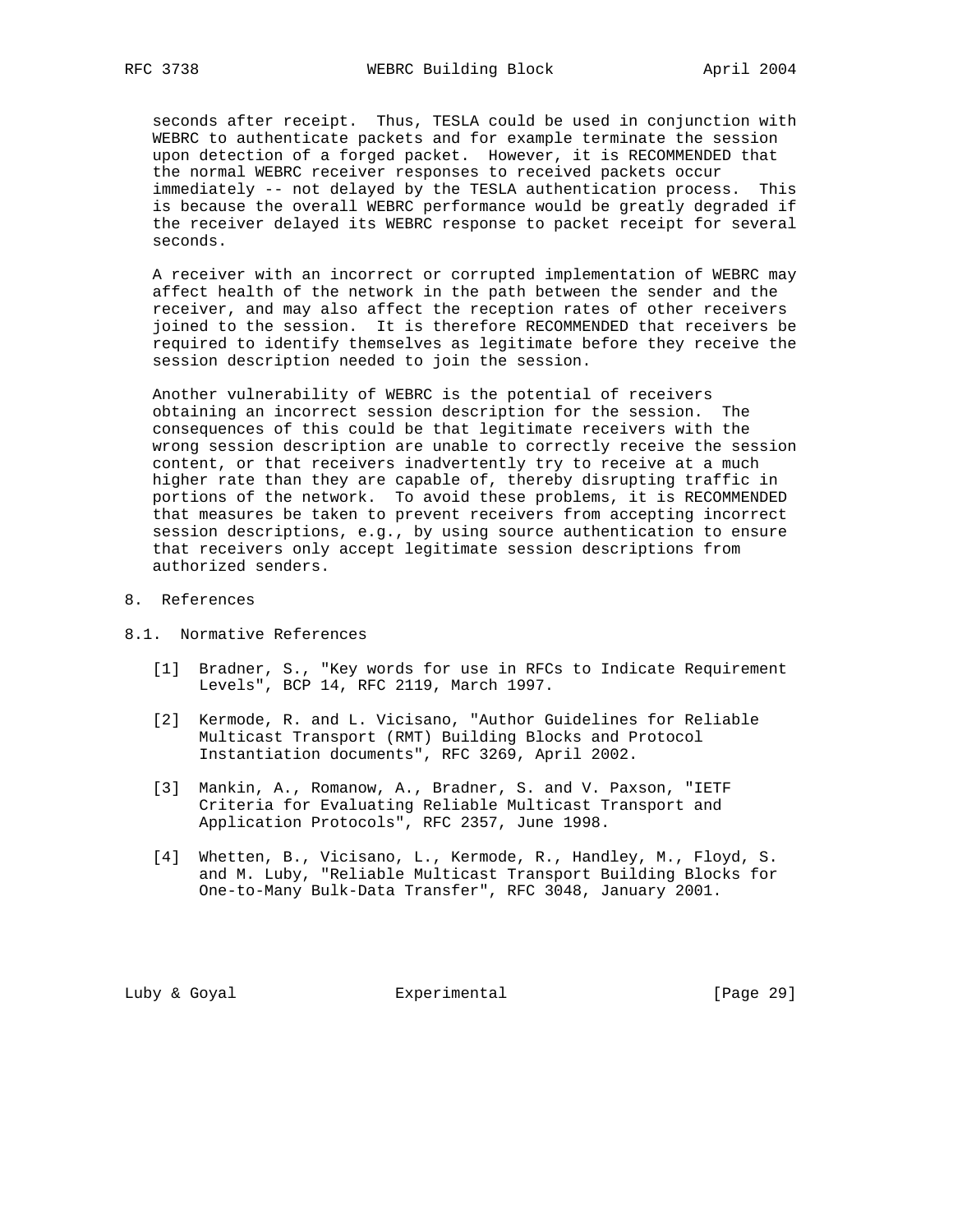## 8.2. Informative References

- [5] Byers, J., Horn, G., Luby, M., Mitzenmacher, M. and W. Shaver. "FLID-DL: Congestion control for layered multicast," IEEE J. on Selected Areas in Communications, Special Issue on Network Support for Multicast Communication, Vol. 20, No. 8, October 2002, pp. 1558-1570.
- [6] Dagum, P., Karp, R., Luby, M. and S. Ross, "An optimal algorithm for Monte Carlo estimation," SIAM J. Comput., 29(5):1484-1496, April 2000.
- [7] Deering, S., "Host Extensions for IP Multicasting", STD 5, RFC 1112, August 1989.
- [8] Goyal, V., "On WEBRC Wave Design and Server Implementation", Digital Fountain Technical Report no. DF2002-09-001, September 2002, available at http://www.digitalfountain.com/technology/.
- [9] Handley, M., Floyd, S., Padhye, J. and J. Widmer, "TCP Friendly Rate Control (TFRC): Protocol Specification", RFC 3448, January 2003.
- [10] Holbrook, H., "A Channel Model for Multicast", Ph.D. Dissertation, Stanford University, Department of Computer Science, Stanford, California, August 2001.
- [11] Luby, M., Gemmell, J., Vicisano, L., Rizzo, L. and J. Crowcroft, "Asynchronous Layered Coding (ALC) Protocol Instantiation", RFC 3450, December 2002.
- [12] Luby, M., Gemmell, J., Vicisano, L., Rizzo, L., Handley, M. and J. Crowcroft, "Layered Coding Transport (LCT) Building Block", RFC 3451, December 2002.
- [13] Luby, M., Vicisano, L., Gemmell, J., Rizzo, L., Handley, M. and J. Crowcroft, "The Use of Forward Error Correction (FEC) in Reliable Multicast", RFC 3453, December 2002.
- [14] Luby, M., Vicisano, L., Gemmell, J., Rizzo, L., Handley, M. and J. Crowcroft, "Forward Error Correction (FEC) Building Block", RFC 3452, December 2002.
- [15] Luby, M. and V. Goyal, "Wave and Equation Based Rate Control Using Multicast Round Trip Time: Extended Report", Digital Fountain Technical Report no. DF2002-07-001, September 2002, available at http://www.digitalfountain.com/technology/.

Luby & Goyal **Experimental** Experimental [Page 30]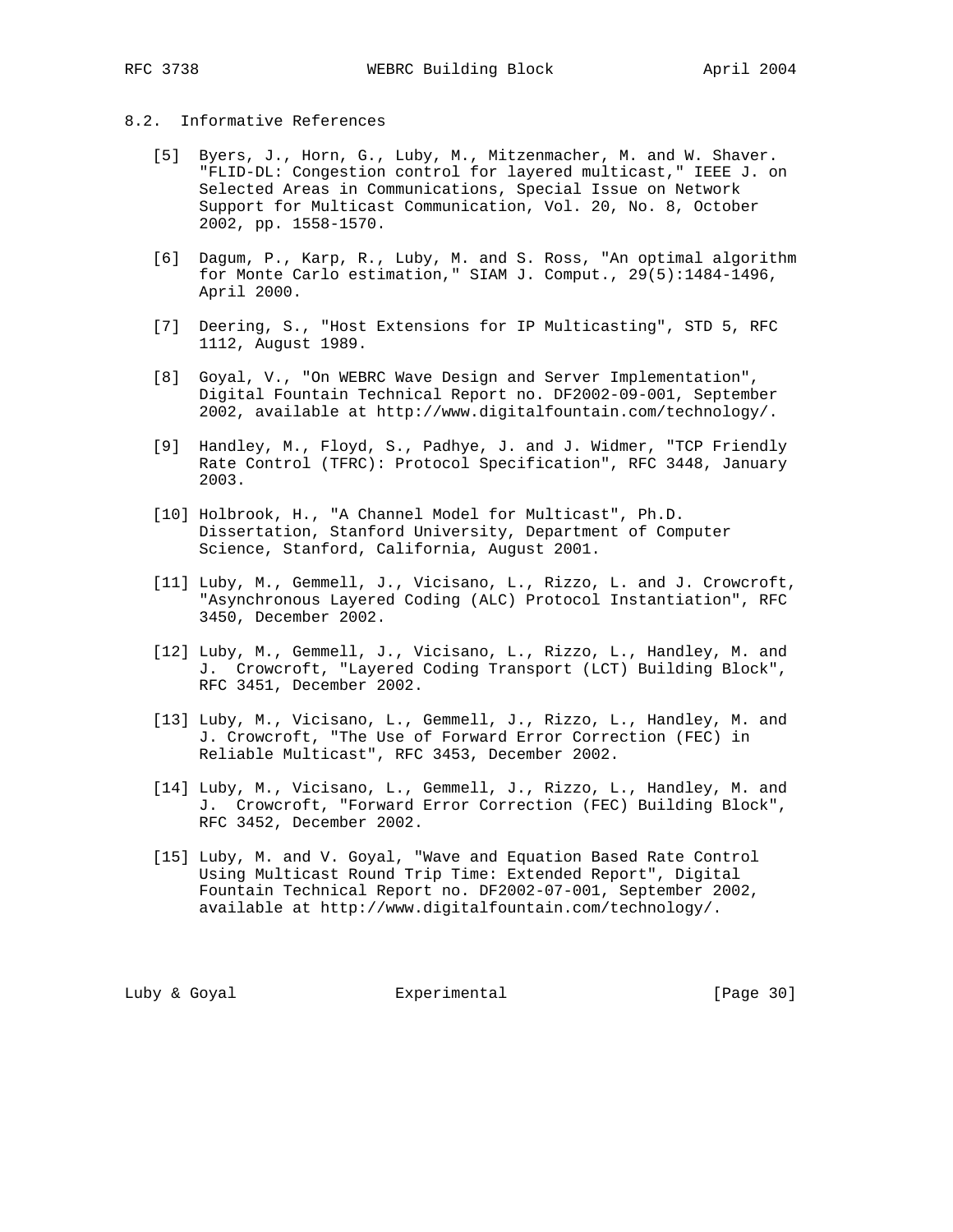- [16] Luby, M., Goyal, V., Skaria, S. and G. Horn, "Wave and Equation Based Rate Control Using Multicast Round Trip Time", Proc. ACM SIGCOMM 2002, Pittsburgh, PA, August 2002, pp. 191-214.
- [17] Perrig, A., Canetti, R., Song, D. and J. Tygar, "Efficient and Secure Source Authentication for Multicast", Network and Distributed System Security Symposium, NDSS 2001, pp. 35-46, February 2001.
- [18] Vicisano, L., Rizzo, L. and J. Crowcroft, "TCP-like Congestion Control for Layered Multicast Data Transfer", Proc. IEEE Infocom '98, San Francisco, CA, March-April 1998, pp. 996-1003.
- 9. Authors' Addresses

 Michael Luby Digital Fountain 39141 Civic Center Drive, Suite 300 Fremont, CA, USA, 94538

EMail: luby@digitalfountain.com

 Vivek K Goyal Massachusetts Institute of Technology Room 36-690 77 Massachusetts Avenue Cambridge, MA, USA, 02139

EMail: v.goyal@ieee.org

Luby & Goyal **Experimental** Experimental [Page 31]